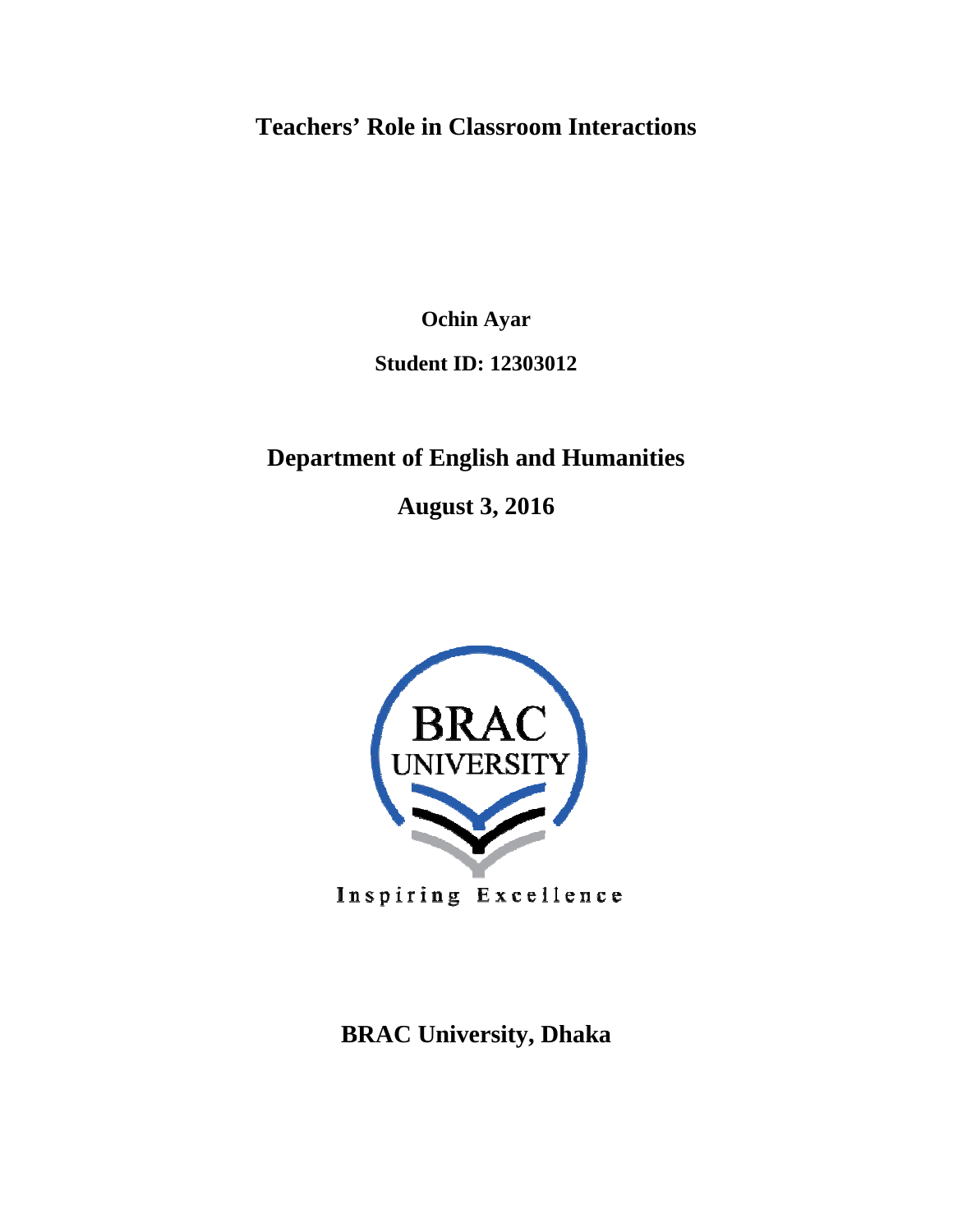# **Teachers' Role in Classroom Interactions**

**An Internship Report** 

 **Submitted to the Department of English and Humanities** 

**Of** 

**BRAC University**

**Submitted By**

**Ochin Ayar**

**Student ID: 12303012** 

**Fulfillment of the Requirements for the Degree of Bachelor of Arts in English** 



Inspiring Excellence

**BRAC University, Dhaka** 

**August 3, 2016**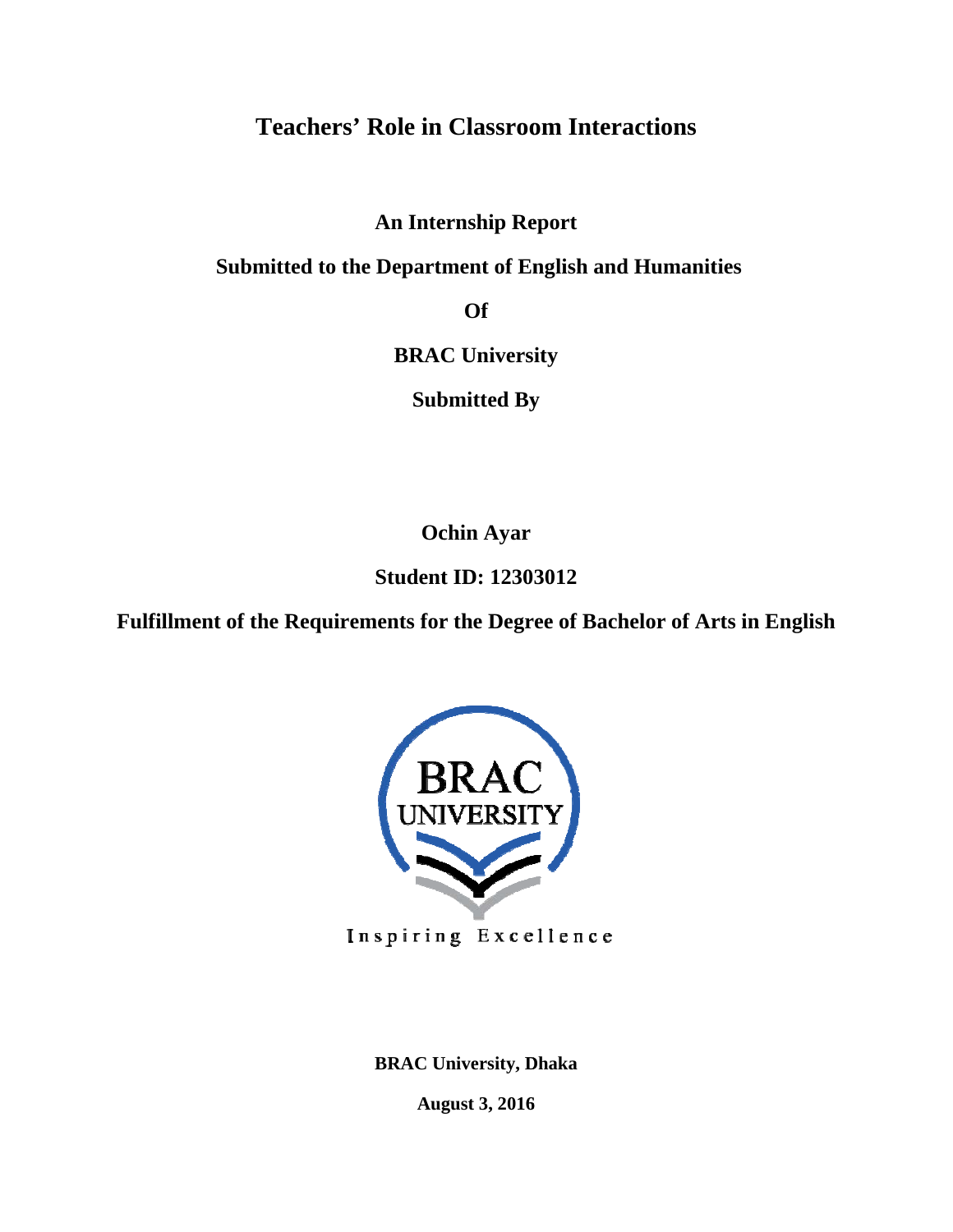### **Declaration**

I hereby declare that this internship report is the preparation of my original research work. The contribution of all sources and information have been acknowledged with proper due references. This report has not been presented anywhere, either in a part or a whole, for a degree or an award, in this or any other university.

Ochin Ayar

Date:  $3<sup>rd</sup>$  August, 2016

\_\_\_\_\_\_\_\_\_\_\_\_\_\_\_\_\_\_\_\_\_\_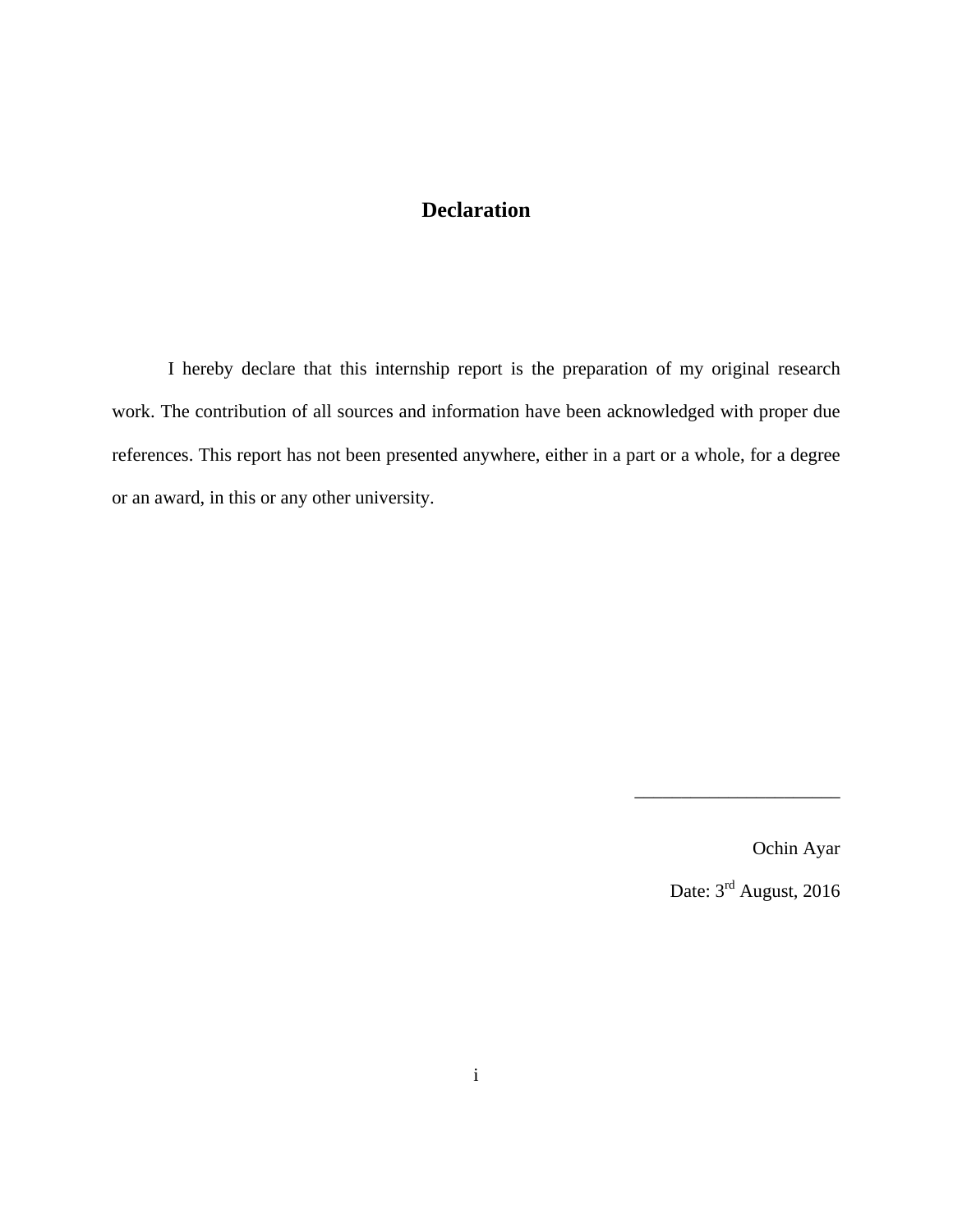### **Acknowledgement**

First of all, I would like to thank Allah for giving me the opportunity to study in the B.A. programin the BRAC University.The Successful completion of this report I got the support from many of the faculty members of my department.During the preparation of this report I have gotthe full support and guidance of my supervisor Ms. Sabreena Ahmed. My supervisor helpedme to give a shape to my ideas. I am grateful to her for her efforts and useful comments behind writing this report.Then I would like to thank Professor Firdous Azim, the chairperson of theDepartment of English and Humanities (ENH), BRAC University. Special thanks to Mr. Mahmudul Haque, Ms, Mahmuda Akhter and Ms. Shenin Ziauddin form whom I have learned many things which helped me throughout thepreparation of this paper.Finally, my special appreciation goes to my family and my friends forbeing there for me and supporting me all the time.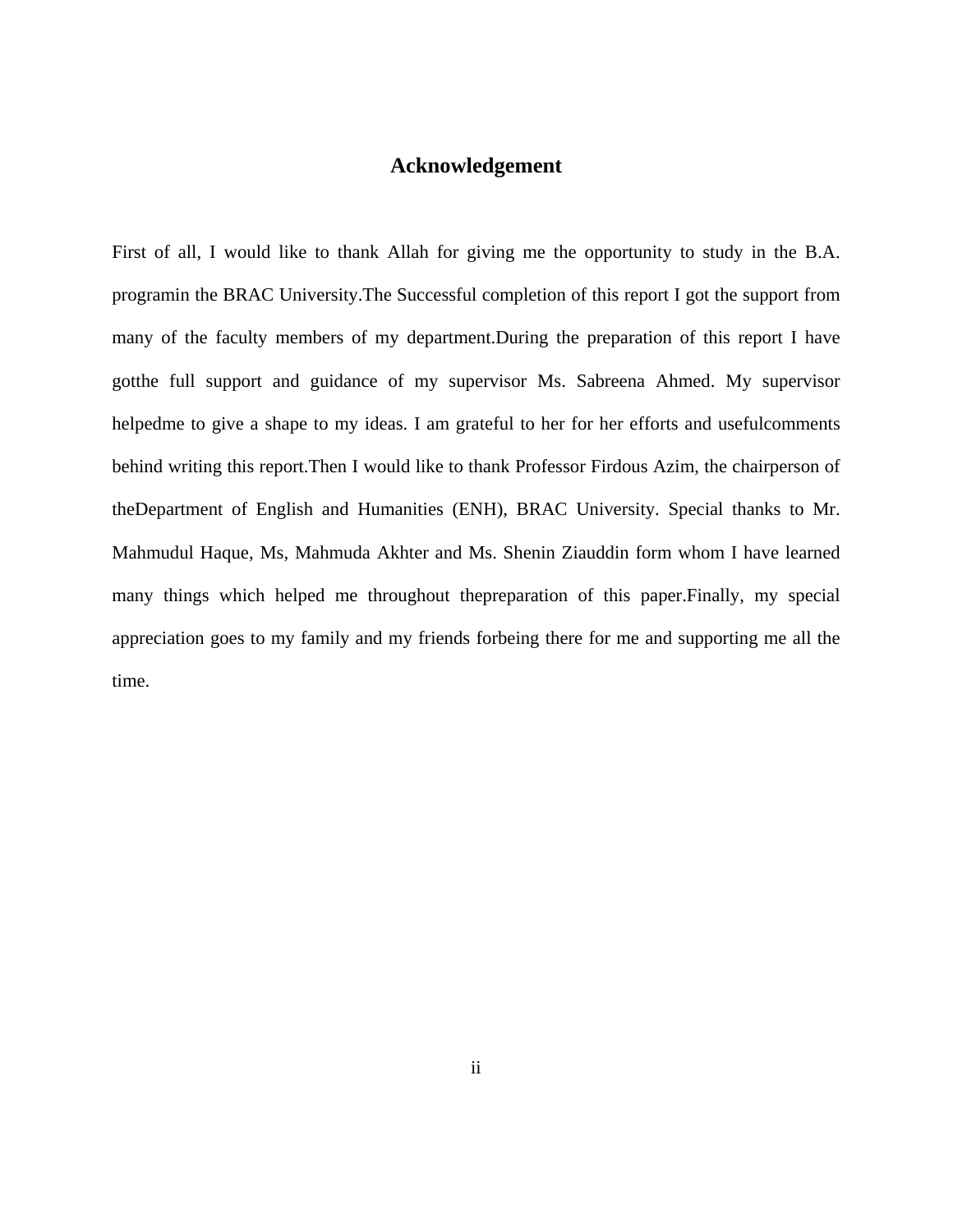# **Table of contents**

## **1. Introduction.**

# **2. Literature review**

# **3. My experience**

| $\triangleright$ 3.2 - Warm up activities and allotting appropriate time        |
|---------------------------------------------------------------------------------|
|                                                                                 |
|                                                                                 |
| $\triangleright$ 3.5 - The role of Grammar translation method in ESL classroom. |
| $\triangleright$ 3.6 – The role of Communicative Language teaching in classroom |
| 3.7 – Taking Class                                                              |
|                                                                                 |
|                                                                                 |
|                                                                                 |

# **4. Findings and discussion**

# **5. Suggestion**

# **6. Conclusion**

## **7. References**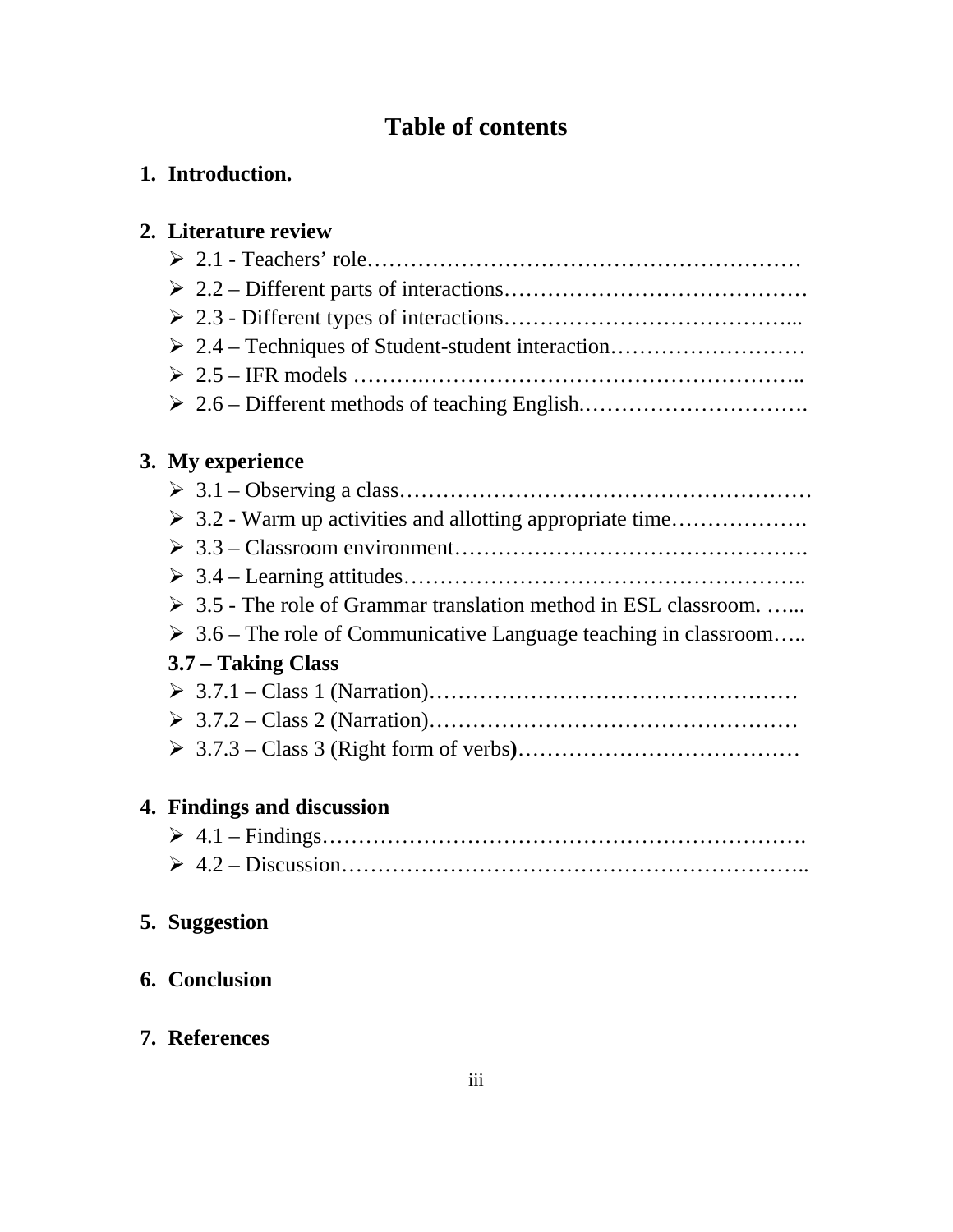### **Introduction**

Education system and discipline of students in classrooms were not up to the mark in previous decades compared to modern education system. It can be said that today's generation is more concerned about effective teaching techniques which were not the main concern of previous generation**.** The reasons behind this is the diverse numbers of students, changes in the materials and also students social and cultural pressure makes the classroom environment more chaotic and disorderly and within this kind of environment, proper teaching cannot be organized by the teacher. Teacher needs some effective plan that will help them to make an organized and productive learning system back into the classrooms. From various researches it has been found that teachers' actions in their classrooms make twice impact on the students' achievement. But in our traditional classroom setting students do not get much opportunity to talk in the class. That is why it becomes difficult to identify whether the students understand the lessons or not. However, classroom interaction can be one valuable process through which a teacher can overcome students ' obstacles in their study process. Some factors like teacher talking time, Student talking time, elicitation, scaffolding, giving proper feedback can be utilized in such a way that can enhance language acquisition through classroom interaction. All these factors equally help the teacher and students' to think creatively, work cooperatively, share their ideas and knowledge among them, correct their mistakes through discussion and participate moreactively in classroom activities. In an effective classroom it is very important to maintain a balance between teacher and students activity through which the interaction between teacher and students increase and it helps the students in their learning process effectively.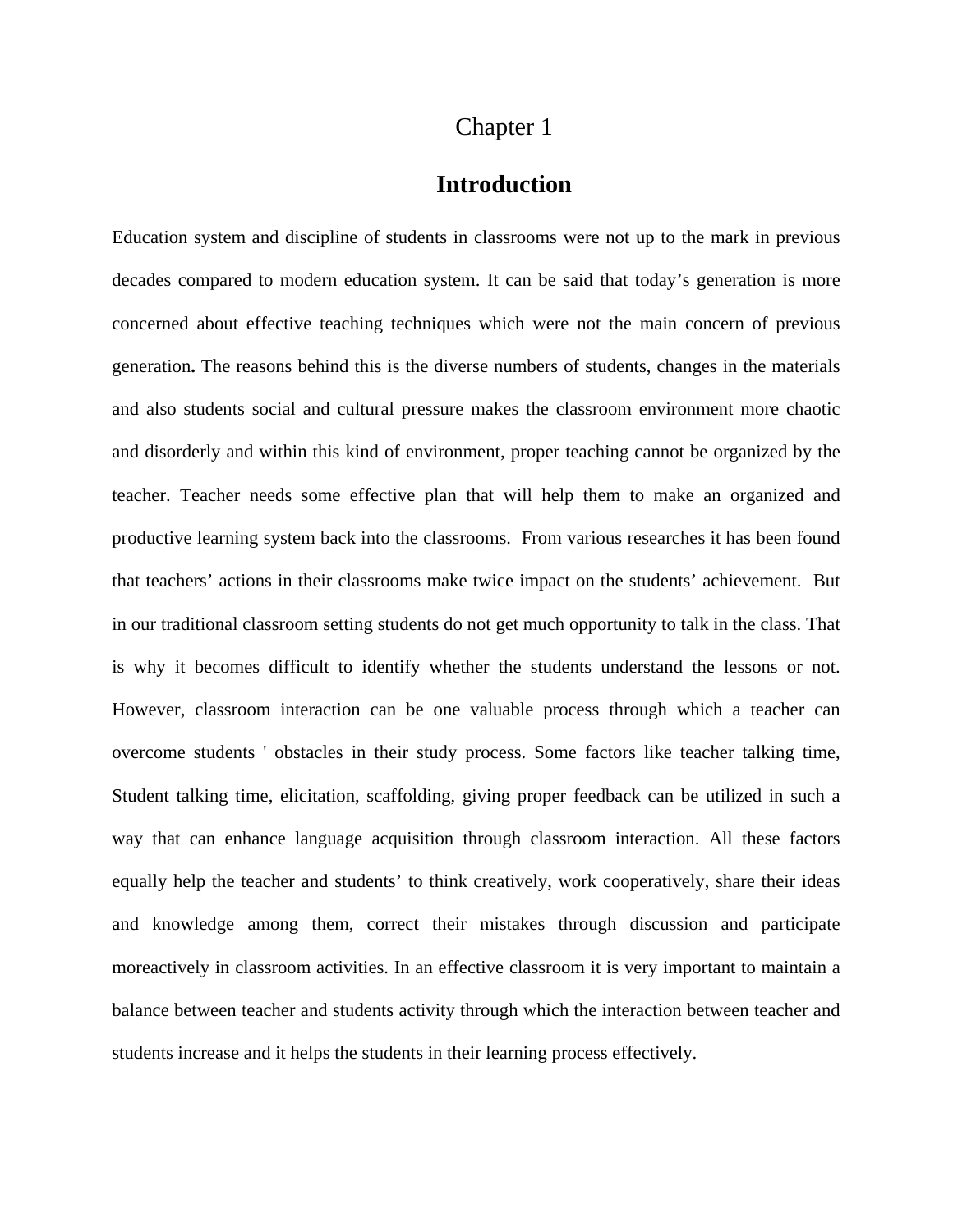I have done my internship in National Ideal School. It has three branches which are Malibagh branch, Banosree Branch and Mirpur branch and I was appointed in the Banosree branch as an English teacher of secondary level students. This school is not fully English medium. It has both the Bangla version and English version. I have done my internship in the Bangla version. For my internship I observed some classes in this school and I found that teachers use their native language (Bangla) to teach or to explain something to the students. Additionally, teachers followed Grammar Translation Method inside the class and the class time was mostly dominated by the teachers where the teacher was the main authority to run every activity and students just had to complete those activities. However, my main focus was on the classroom interaction and I tried to apply Communicative Language Teaching (CLT) method in my classes.

The purpose of my internship report was to find out the different factors that can beuseful for classroom interaction. Interaction in the classroom is mainly divided into two major types, one is student-student interaction and another one can be teacher-student interaction. My goal was to create the atmosphere where I can increase student talk time, for that reason I had to teach in a way where student can get maximum opportunity to share their knowledge and ideas through classroom interaction.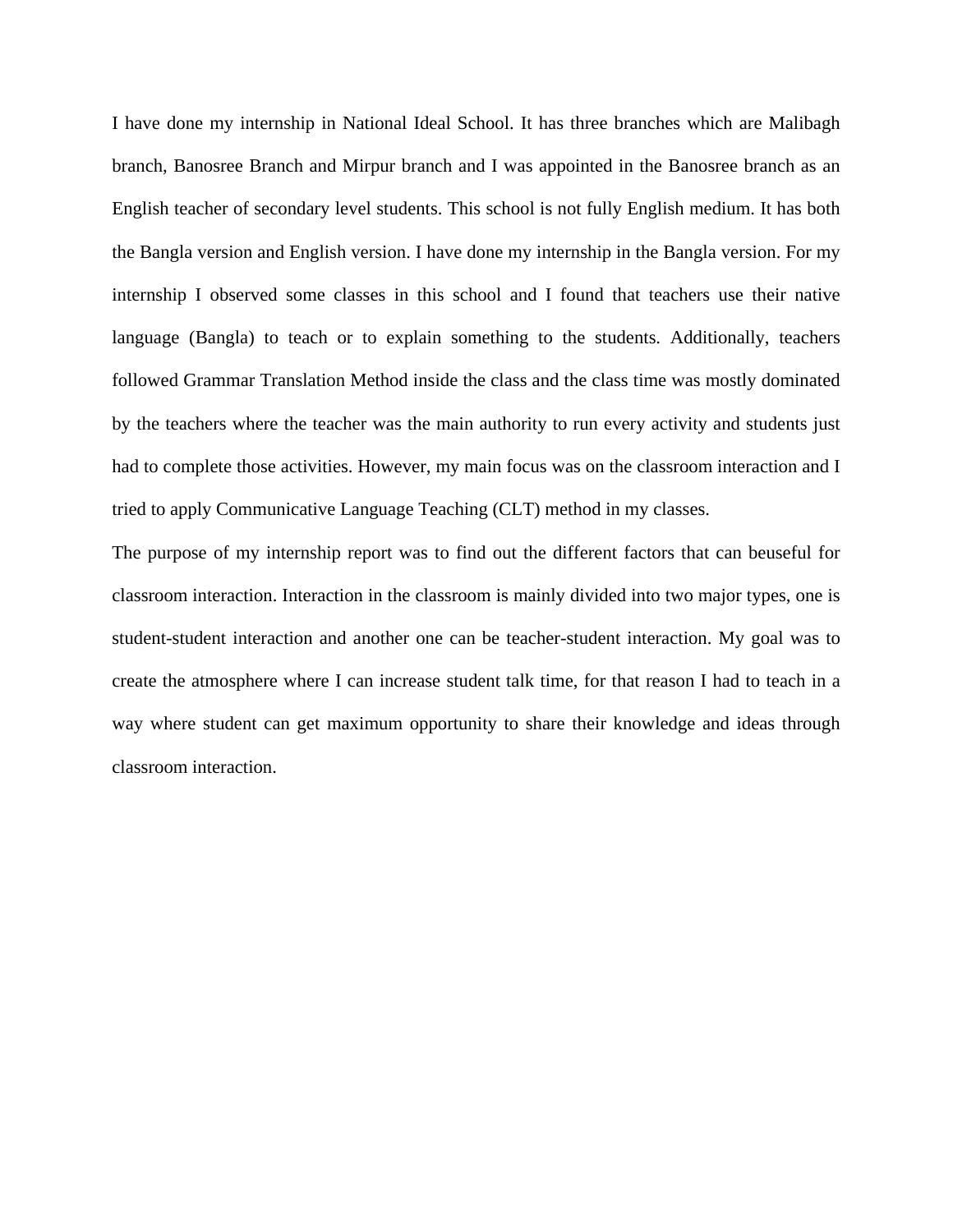### **Literature Review**

Mainly this chapter describes the literatures which are related to this study. At the same time from this literature review part we can measure the importance and impact of teacher-student interaction in ESL classroom. This literature review part is divided into two parts. The first part deals with the literature about the individual role of teacher inside the classroom and the second part deals with those literatures that depict the importance of teacher student interaction inside the ESL classroom.

Most of the people think that a teacher is the dominating part of the classroom on the other hand some believe that teacher is playing the role of a helpful hand for the students but Jeremy Harmer (2007) in his book *The practice of English language teaching* describe this teaching profession is like "acting in front of the students" (p.107) because he feels that teachers are always on a stage. The teacher performs in front of the students and the students try to observe their teacher through the performance. On the other hand he feels that teacher as gardeners because they plant the seeds and then watch them to grow. But as Rose Senior (2006) mentioned that "Students can pick up much from the way their teacher walks into the classroom at the starting of their first lesson" (p.93). So the range of images about the teaching profession varies from person to person but the profession is a kind of creativity for the teachers.

A teacher's most important job is to organize the environment of the classroom in such a way that students can easily cope up with the environment and engage them with the learning process. As Jim Scrivener (1994) mentioned that "The skills of creating and managing a successful class may be the key to the whole success of a course" (p. 54). However, a teacher also needs to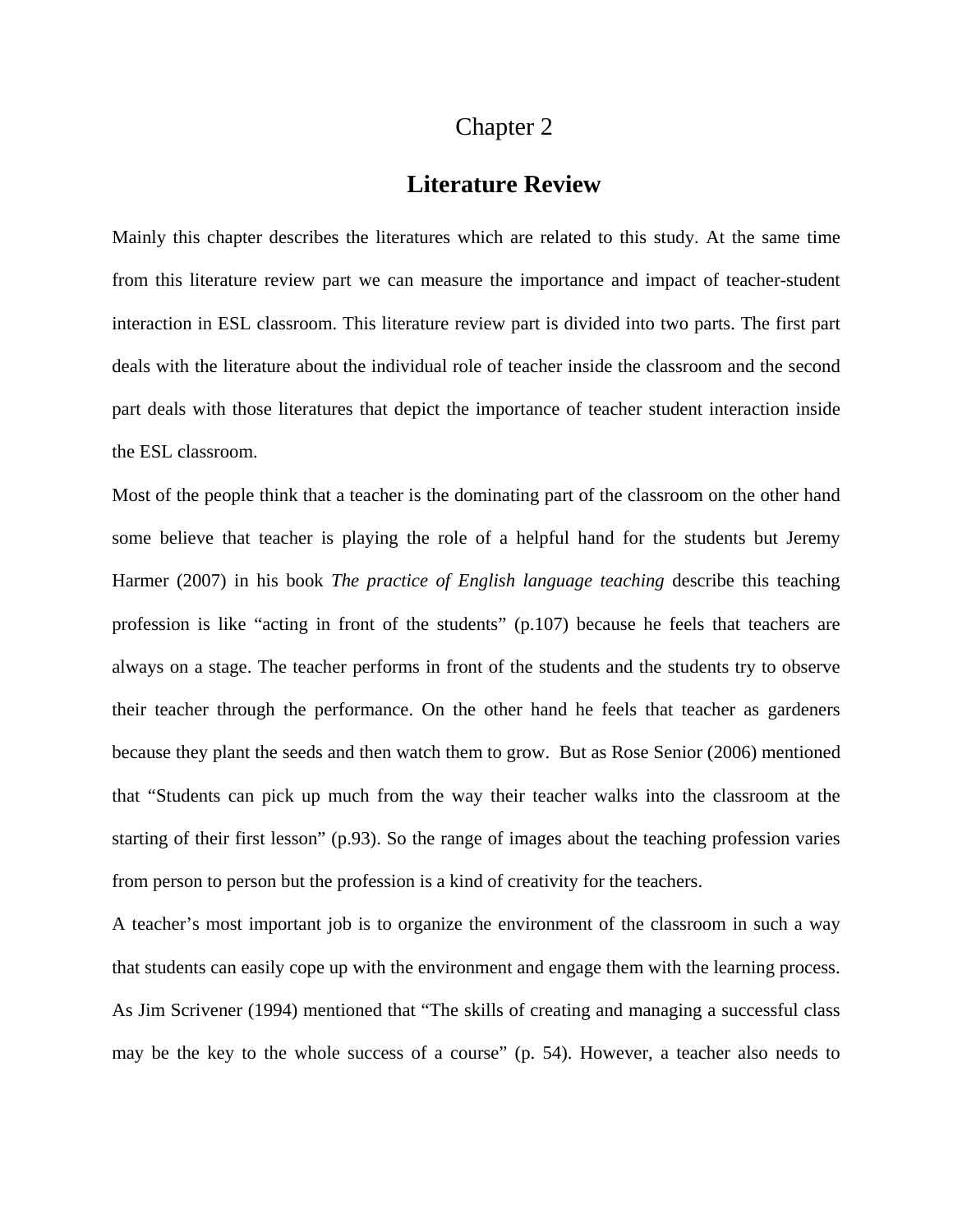follow some organizational skills and techniques and this entire skills and techniques group together under the headline of teacher's role or activity inside the classroom.

### **2.1 - Teachers' role:**

According to Jeremy Harmer (2007) "Many people use the term facilitator to describe a group of teachers who are democratic rather than autocratic  $\Gamma(p,108)$ . They foster learner autonomy through the use of group work and pair works so that students can enhance their knowledge by the supportive helps it can be their teacher or can be their friends but the main purpose behind these kind of group or pair activity is to encourage them towards their learning.

Whitaker (2004) retorted that "The main variable in the classroom is not the student but the teacher" (p.85). A great teacher has high expectation from their students but even higher expectation for themselves. So they recognize the importance of connecting with their students because if they are not able to connect with them then it will be an imperfect task for them. There are some key tasks that every teacher needs to perform inside the classroom:

**Controller:** Teacher needs to play the role of a controller because as a controller s/he takes the power to tell students what to do and at the same time how to complete them, organizing those tasks properly and by various other ways exemplify the task among the students so without proper controlling it is not possible. As Jeremy Harmer (2007) mentioned this controlling part as "Leading from the front" (p. 108).

**Prompter:** Every teacher needs to play the role of prompter because it encourage students to participate and giving them suggestions when they face difficulties increase their motivation level towards the activity. Harmer (2007) advised that "When a teacher prompt a student, s/he needs to do it sensitively and encouragingly"(p.109).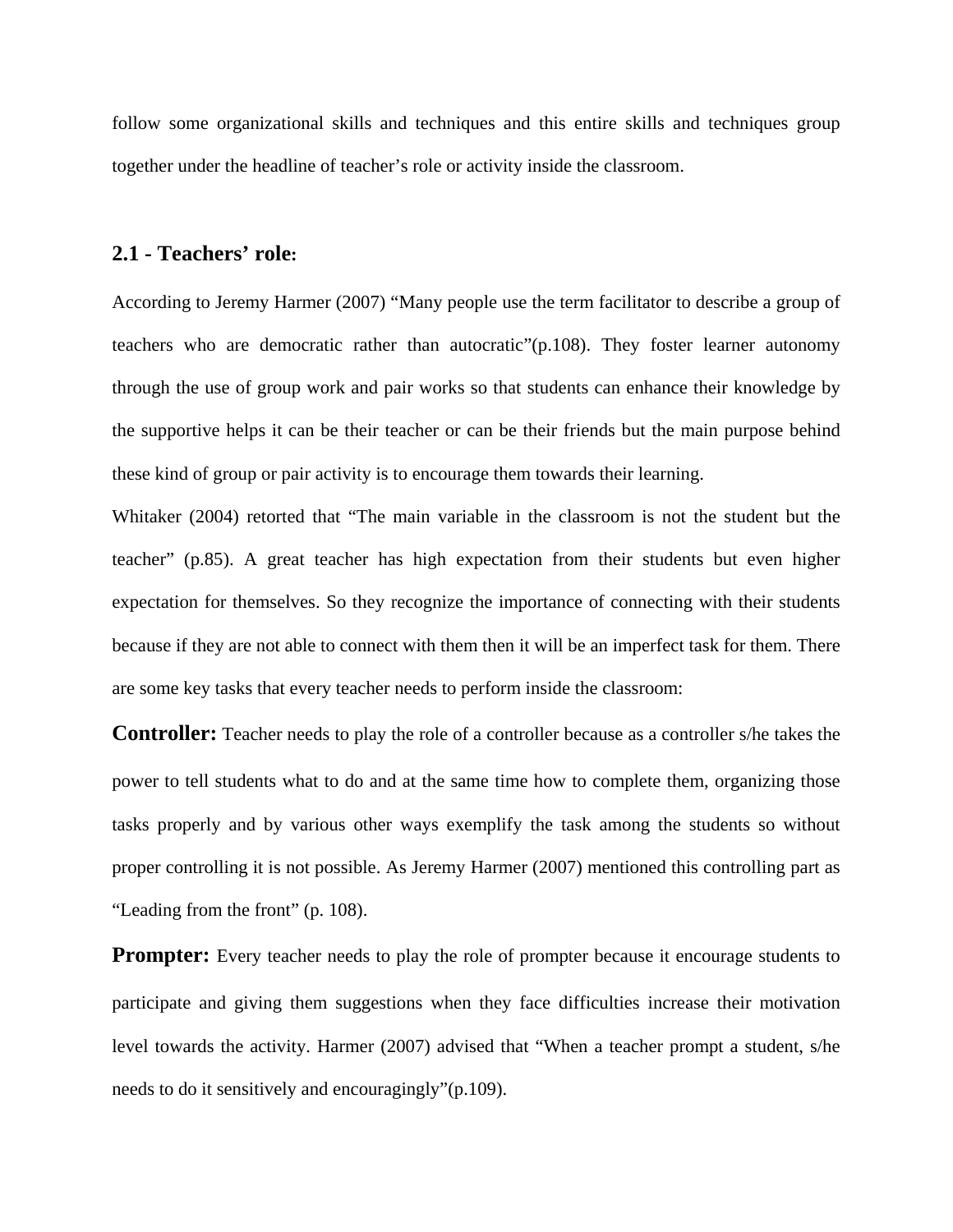**Resource:** Teacher can play the role of a resource center for every student. Most of the time students face difficulties whenever they are doing any task in that cases teacher can help them using his/her resource knowledge. Suppose that the students are involved in a piece of group writing and on the basis of that writing they have to give a presentation so writing is a familiar things for every student but giving presentation is not familiar towards them so in that case teacher can share his/her experience that how to prepare a presentation.

**Participant:** Normally inside the classroom teacher "stand back" from the activity letting the learners get on with the activity and by giving feedback they complete their part but in some cases if the teacher gets involved with the students with their activity then it will develop the teacher students relation which is very important because as Hamre and Pianta (2006) recommended that "talking with a teacher and conducting observations in the classroom will provide important and unique information for designing interventions" (p.55). Forming strong and supportive relationship with teachers allows students to feel free and making more positive connection.

**Tutor:** Whenever students are involved in their self study a teacher can play the role of a tutor. Teachers can help learners by pointing out their mistakes and let them think about them. As well, let them know where and how to find the correct answers.

The Interaction between teacher and student is playing a very important role in the classroom. As Mclemore (1978) mentioned that "Interaction between the teacher and learners can be mutually stimulating and satisfying" (p.460).

So, Interaction is a process through which we communicate with each other and classroom interaction refers to a situation where communication takes place among teachers and students, students with another students and all this communication are closely related with some activity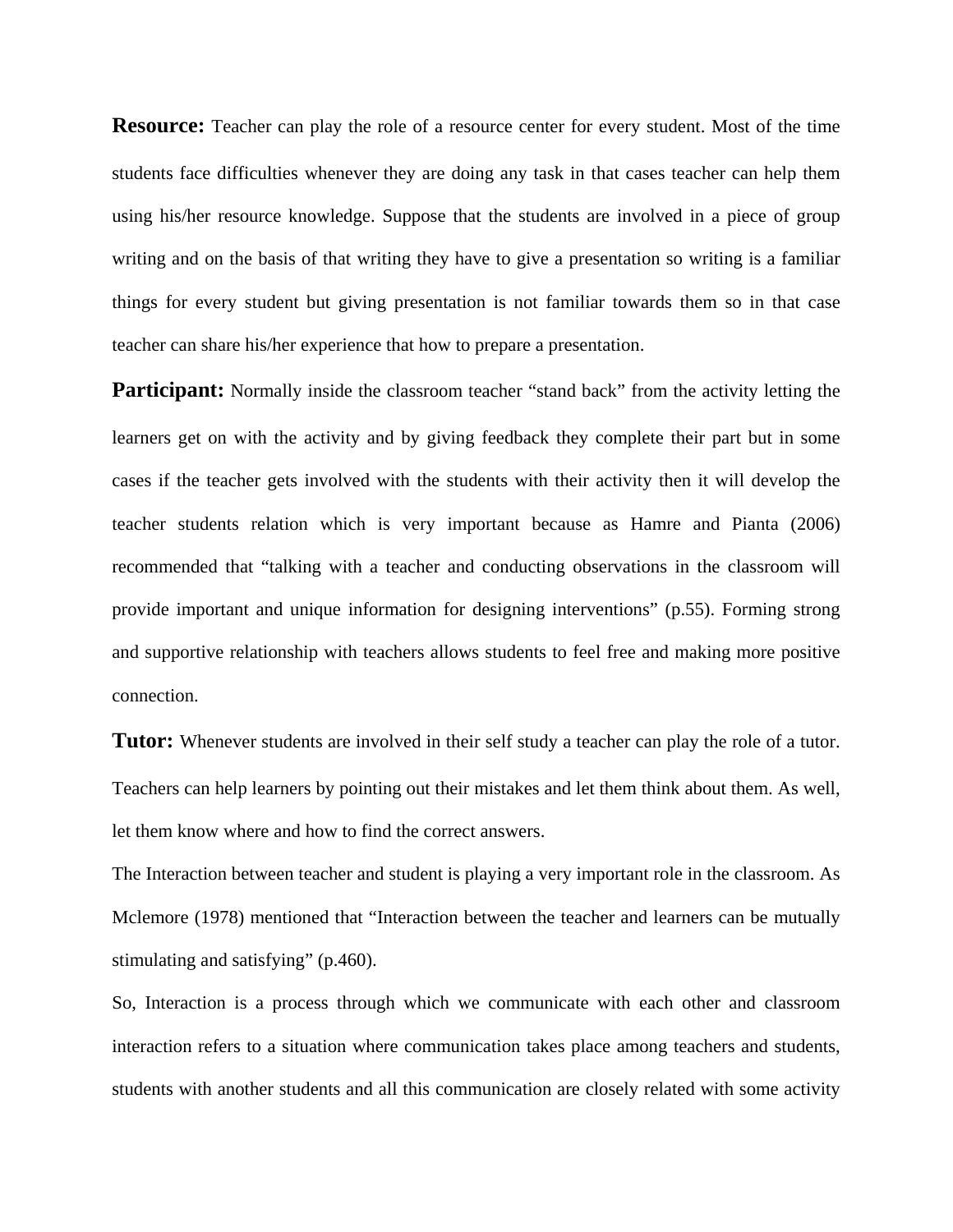that makes those interaction an in avoidable term for the classroom. According to Paiva (2011)"Interaction is a mutual activity which requires at least the involvement of two persons and which causes mutual effects" (p.59).

Moreover, Good communication between teacher and students, respect between them and also showing similar interest in teaching materials from the point of view of the teacher and learning from the students will establish a positive relationship in the classroom. But most of the schools follow traditional methods for their teaching process. The traditional classrooms were mainly teacher dominated where students just need to concrete on the teacher instruction as a result they get less opportunity to involve them in the class activity. Delamont (1976) mentioned that in traditional classroom, "teacher taught and children learned"(p.8). In addition he mentioned that "Increasingly we realize that the interaction of the classroom can have many more interpretations that the behavior of the students and the teachers carries important meaning"(p.8).

According to Jones (1981) "Because of the poor organization and management inside the class in most of the cases it disrupts the concentration of the students to do their instructional tasks" (p.101). So to get rid of this problem teacher need to interact with the students as much as possible because through interaction teacher can find out the problems. Understanding those problems gives the teacher actual idea about students difficulties. So whenever the teacher becomes aware of the problems they have more patience with the student which helps the students to reduce their fear and get interest about their lessons.

#### **2.2 - Different parts of Interaction:**

Mainly this interaction can be divided into various parts such as teacher talk, student talk, giving feedback to the students, elicitation, scaffolding are the key parts of interaction. According to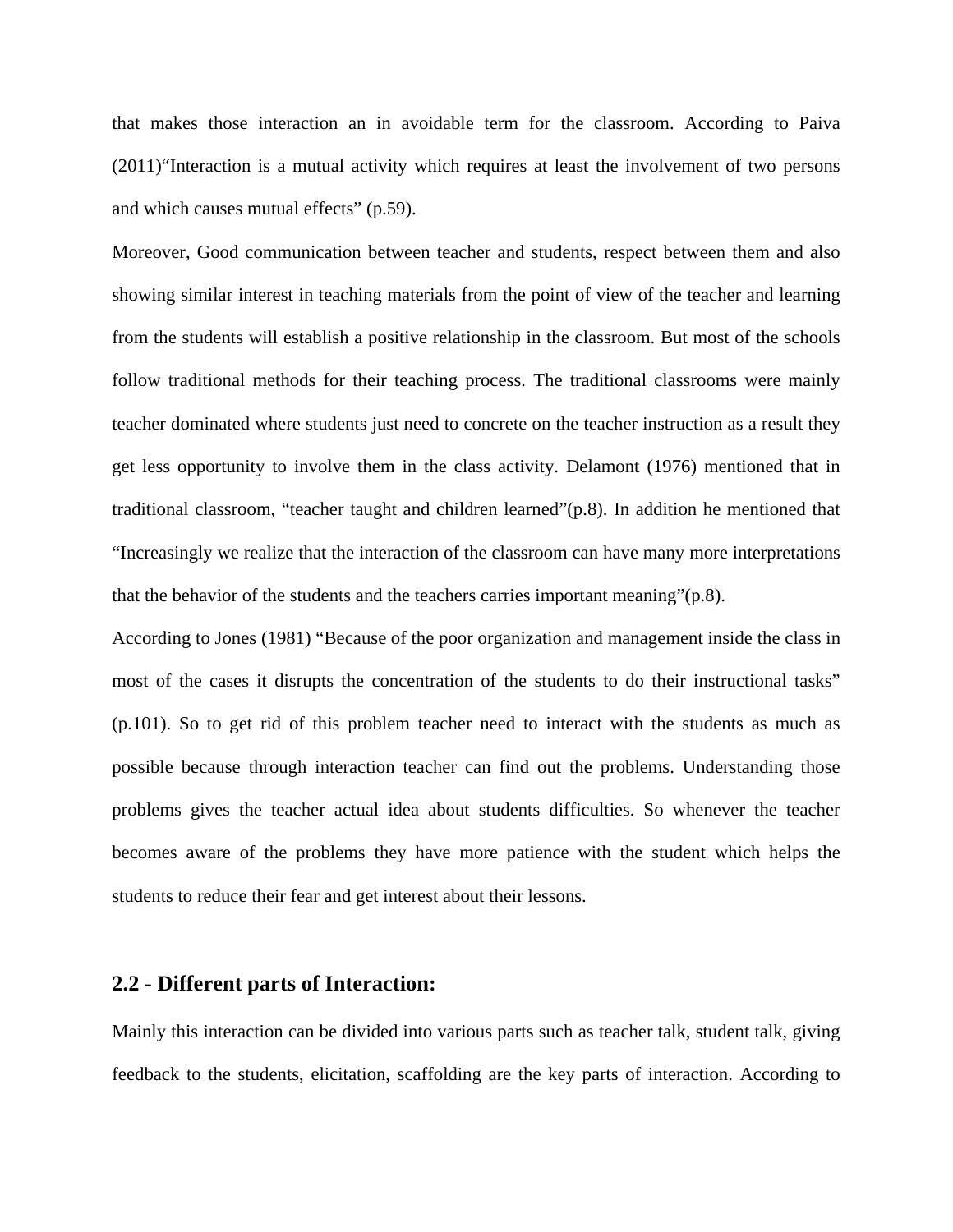Kumpulainen (2002)"Typical classroom interaction follows a sequence of interaction among the teacher and student like if teacher asks something to the students they try to give their response and if the students make mistake then the teacher giving them the feedback" (p.9). In most of the traditional classroom teacher asks question and expects the answer from the students and if they fail to answer them then the teacher finish the interaction cycle by giving the feedback by his/her own way but this feedback process is not making any mark inside the students mind. Because without knowing the problems of the students giving them feedback is like without knowing the proper address move for a target destination. So, interaction is the way through which teacher can identify the exact problems. Through classroom interaction the teacher and students share the expertise and responsibility of leading the discussion on the contents of the sections of text they jointly attempt to understand. Kumpulainen mentioned (2002)that "In communicative activities for example in group work or in pair work or in whole class discussion, the teacher gives guidance and provides feedback according to the varying needs of the participants" (p.10).

### **2.3 - Different types of interactions:**

However Brown (1987) divided this interaction part into three particular parts:

- **Pseudo interaction**:
	- $\triangleright$  Between teacher and students aimed at an observer.
- **Teacher student interaction**:
	- $\triangleright$  Concerned with the individual students work.
- **Student student interaction**:
	- $\triangleright$  Pair work, group work, seating arrangements, presentation.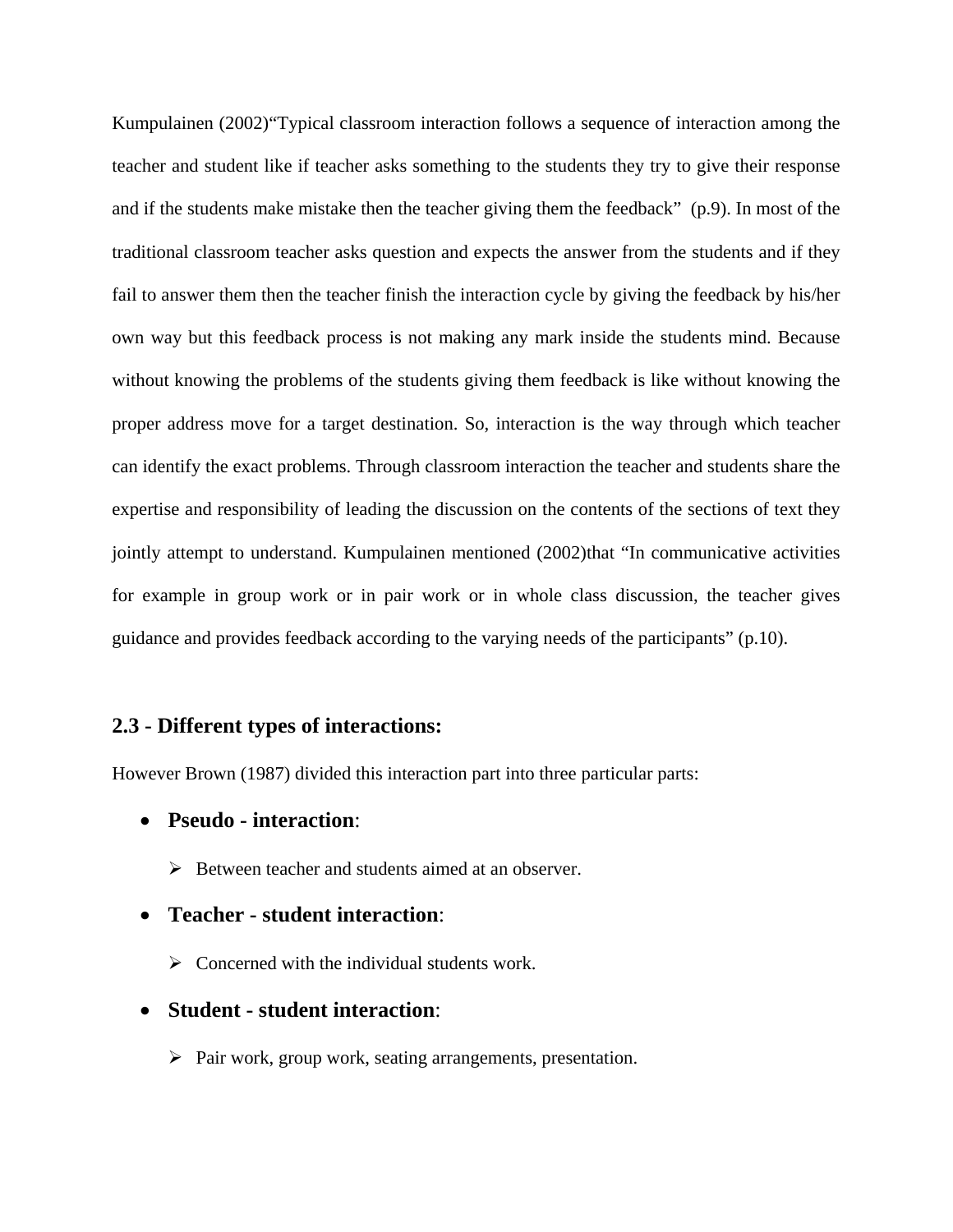#### **Pseudo - interaction**:

Pseudo interaction is a process through which teacher prepares a lesson plan for the students and his lesson plan involves an intention to influence the actions of the children. Whenever the students involve themselves with the lesson plan teacher play the role of an observer of the classroom here the teacher can play the observer role discretely so that students feel calm and relax inside the classroom and can solve the lesson activity. Whenever the students involve themselves in the activity naturally they face difficulties and to solve them they obviously take help from their friends but if in that situation teacher interacts with the students then the students can take their help directly from their teacher in that case students may face difficulties to ask question to their teachers so in that case teacher can include the elicitation factor though which teacher can draw out input information from the students and can give them new information. As a result students get their confidence back and can easily interact with their teacher. Scaffolding is another way through which this interaction can continue. As Stone mentioned (1998) scaffolding as "Guided by others"(p.351). Scaffolding is typically associated with the socio cultural theory of Vygotsky. Through scaffolding the role that teacher can play in joint problemsolving activities with children who help both teacher and students in their lesson activities.

#### **Teacher - student interaction**:

Inside the class the teacher is the main authoritative power to control the class and for controlling students teacher gives command and the students follow the teachers command. In earlier days classroom interaction was mostly focused on whole class interaction where the teacher gives instruction for the whole class. Similarly in traditional classroom management the focus is mainly on teacher talks and a little on students talk as a result the environment of traditional classroom is more teacher dominated as a result learners are not getting involved in the lesson.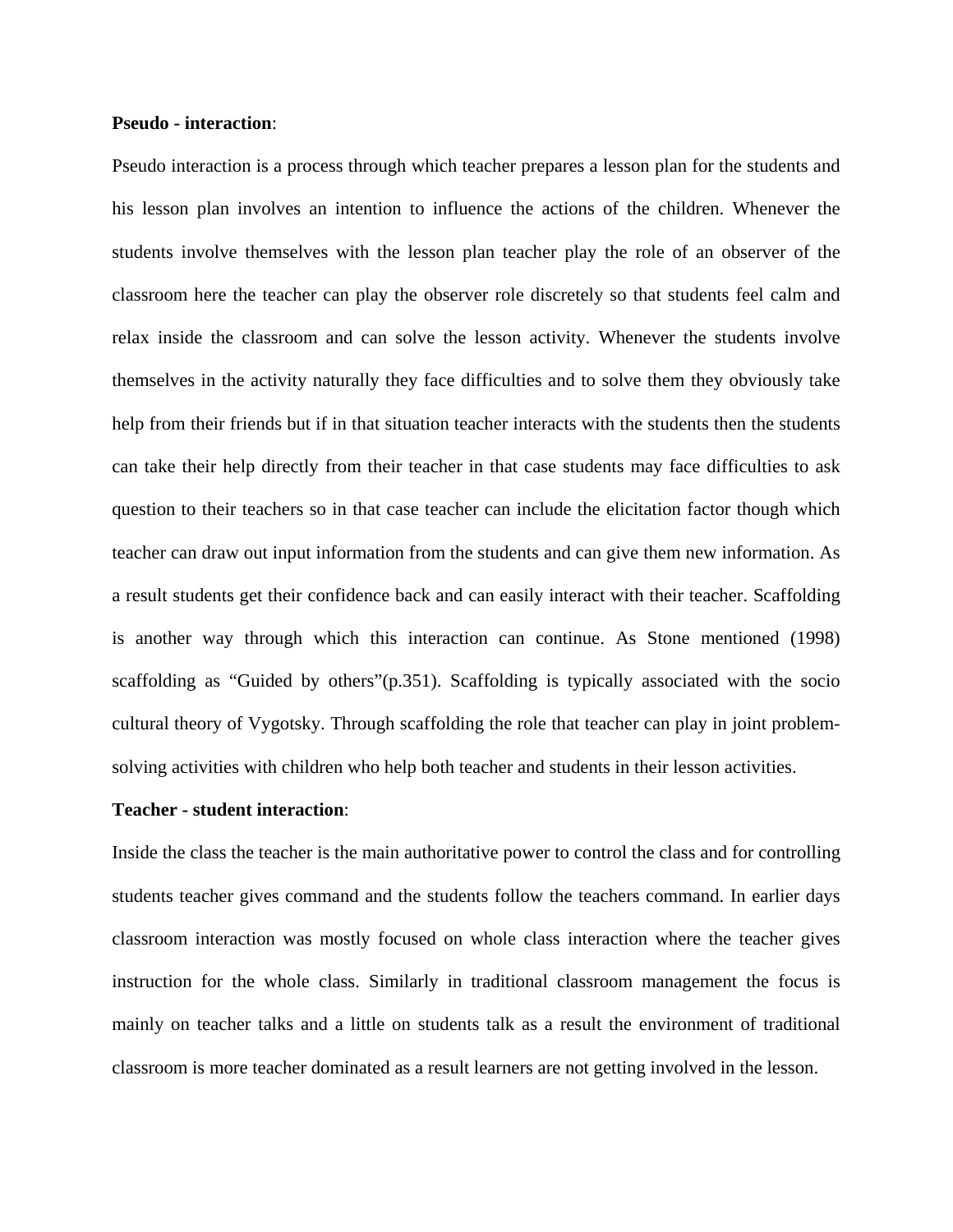However, teacher talk is important for giving information properly but for communicative classrooms there needs to be a balance between the teacher talking time and the student talking time. As Gower (1995) mentioned that, "is a very valuable source of language in an authentic situation" (p.33). Students can use their teacher's language in the classroom while interacting with them. Through the teacher-student interaction a teacher can explain something about the language that is helpful for the students and at the same time teacher can also identify students' problem from them. However without interacting in the class it is not possible for the teacher to accomplish these factors.

#### **Student- student interaction:**

Inside the classroom teacher has the power to control students and they will have to follow their teacher. As Kumpulainen (2002) mentioned that "classroom interaction mostly focused on whole class interaction between the teacher and the students" (p.9). But for the improvement of classroom interaction between teacher and students there needs to a balance the teacher talking time and students talking time. However, teacher talk is important as Gower (1995) mentioned that "For giving clear instruction to the student's teacher commands is necessary" (p.99). But at the same time if the students remain quiet then this will hamper their learning process. Researches show that language learners interact with a competent user of the language that is far more useful than talking to a poor use. So students not only need to listen to the teacher's instruction and interact with the teacher but also they need to use the language in the classroom with their classmates. As Swain (1993) mentioned that "Language is both process and product" (p. 320). That is why students need to interact with their teacher as well as with their classmates. Menegale (2007) mentioned that "usually teacher spoke most of the lesson time and the students did not appear to find any reason to intervene" (p.105).That is why a teacher can maximize the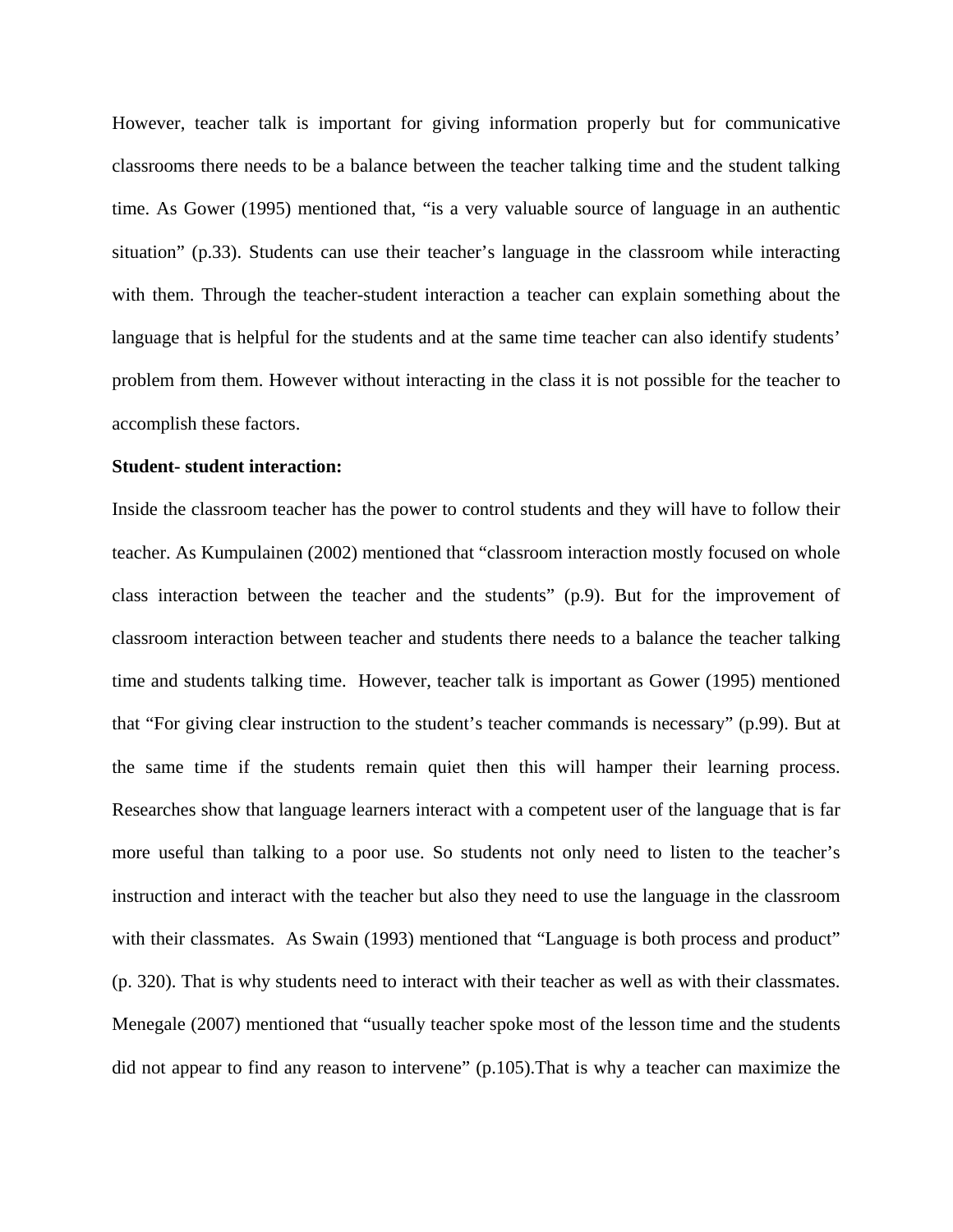student interaction by giving them purposeful reasons as Scrivener (1994) mentioned that "by putting them into pairs or small groups and giving them the chance to talk to each other" (p.85).

### **2.4 - Techniques of enhancing student-student interaction:**

Moreover, to involve students in classroom interaction a teacher needs to give some activity like pair work, group work change their seating arrangements for the purpose of their activity through the way teacher can involve the students interact among them.

- **Pair work:** When all the students are involved in a closed group activity outside the restriction of their teacher then they need to be able to communicate with each other.Most of the students feel shy to speak in the classroom because they are not used to take part in classroom activity or discussion. But in this kind of situation pair work can be useful attempt by the teacher. As Scrivener(1994) pointed out that "The tasks are based around getting the students to speak and exchange information and ideas using language to communicate"(p.45). So by the way a teacher can create a comfortable atmosphere where students are not afraid to speak and enjoy communication with their pair because Philips (2003) mentioned that "students have to given an atmosphere where they can speak without any pressure and stress" (p.55).
- **Group work:** This kind of activity is designed to involve the learner to speak and listen to one another. As Scrivener (1994) mentioned that "Group activities involve the learners interacting with each other for exchange their information and opinion" (p. 152). There are some ways through which teacher can divide the group properly.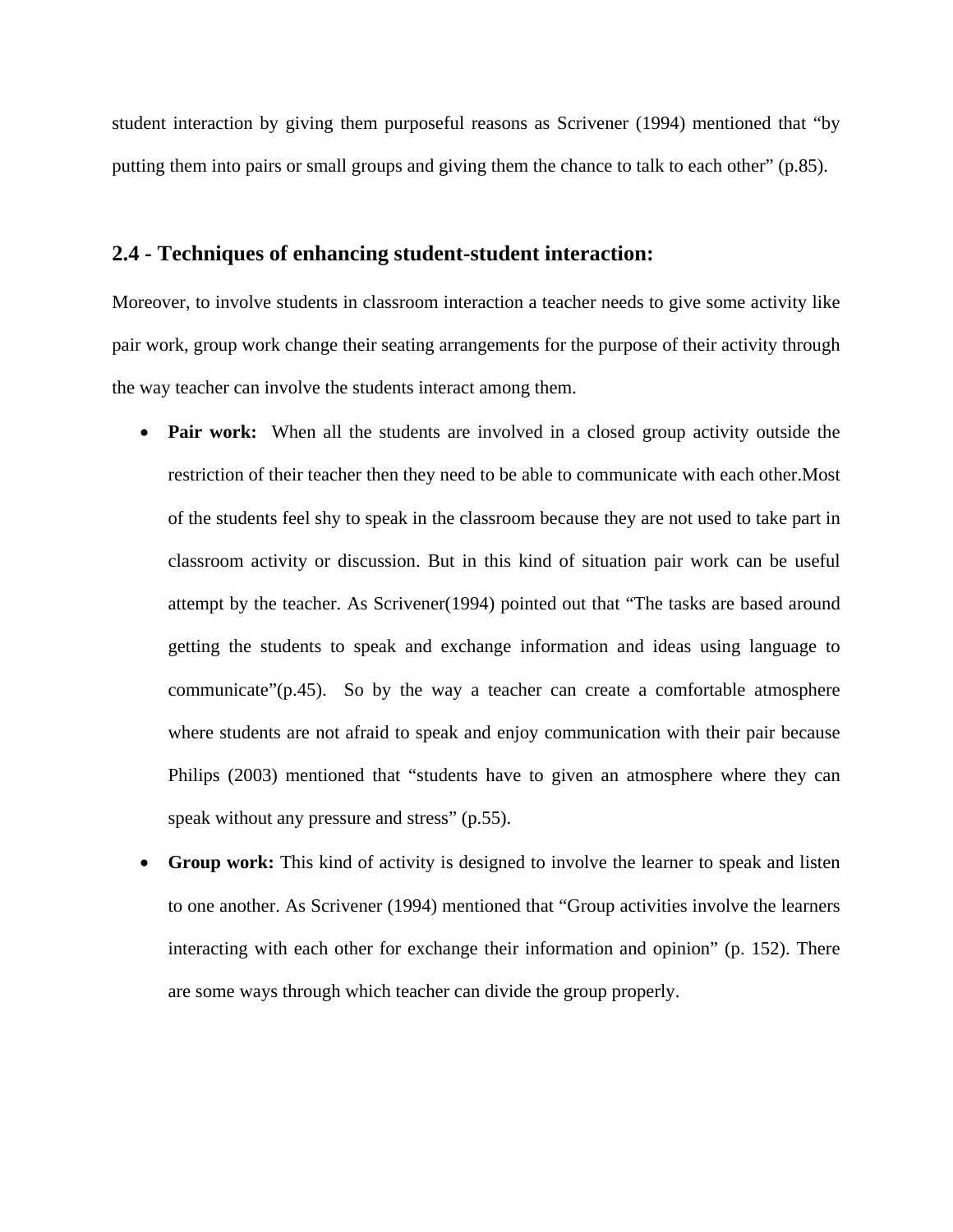- $\triangleright$  Grouping by age.
- $\triangleright$  Keeping groups together.
- $\triangleright$  Level based grouping.
- **Seating arrangements:** How the seats are arranged depends on the size of the class. As Gower (1995) mentioned that "Classroom furniture always affects the learning atmosphere" (p.22). So proper seating arrangements can improve the atmosphere of the classroom. Reorganize the seating position takes time but if it increases the interaction among the students then teacher can take the help of this technique. Because Scrivener (1994) mentioned that "seating arrangement can help students interact with different people" (p.87). There are some popular seating arrangements followed by the teacher:
	- $\triangleright$  Pairs seating system.
	- $\triangleright$  Face to face seating system.
	- $\triangleright$  Buzz group seating system.
	- $\triangleright$  Opposing teams seating system.
	- $\triangleright$  Horseshoe seating system.

According to Scrivener (1994)"The horseshoe arrangements particularly proved very suitable for English classes" (p.62).

### **2.5 - IRF model:**

An ESL teachers' vital role will be to prepare the learners in such a way that they can use English outside the classroom fluently. Nunan (1987) argues the fact that "The style of using the language inside the classroom environment may seriously cause damage a student's ability to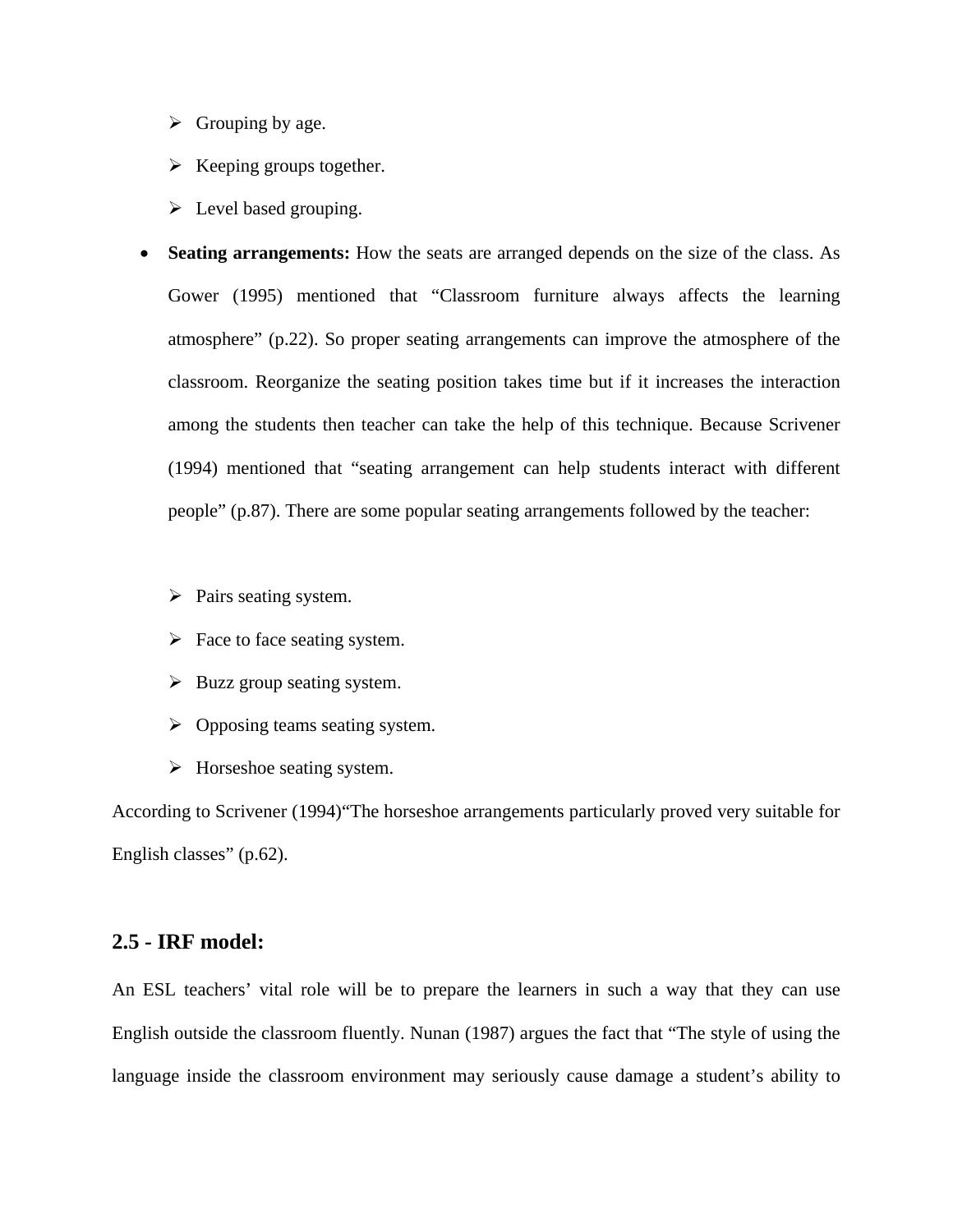cope with the real world"(p.59). So to overcome this situation teachers need to analyze the language of the classroom and assess its effectiveness.

Inside the classroom one of the most important communication patterns followed by the teacher is known as (IRF) model. The theory has been used by Sinclair and Coulthard to create a model for spoken discourse analysis. Basically, this (IRF) model is a pattern of discussion between the teacher and the learners. At first teacher initiates, then the learners respond and on the basis of the response the teacher gives his feedback. This (IRF) model has become popular because of its acceptance by many writers and practitioners to reflect the fact that in most of the cases teacher's feedback is an evaluation of a student's contribution.

This communication pattern has been a foundational element of education. When language teacher combines this (IRF) model with another popular model which is known as Response to intervention (RTI) model it creates a powerful model to evaluate student's oral practices inside the class and improve their self confidence in creating language communication in the class.

Mainly, this (RTI) model is known as Response to Intervention approach. (RTI) is originally a special education term that has broadened into general education framework that involves research based activities to improve the communication pattern among the students by regular monitoring the student's progress at the same time subsequent use of these data to make a variety in educational process. From many educational researches it has been proved that combining the (IRF) and (RTI) can have positive effects on instructional delivery and increased student discourse.

 This approach to the exchange of information in the classroom has been criticized by many writers because inside the class the learner response or saying what the teacher wants to hear from them in a sense this is not creating any communicative atmosphere inside the class through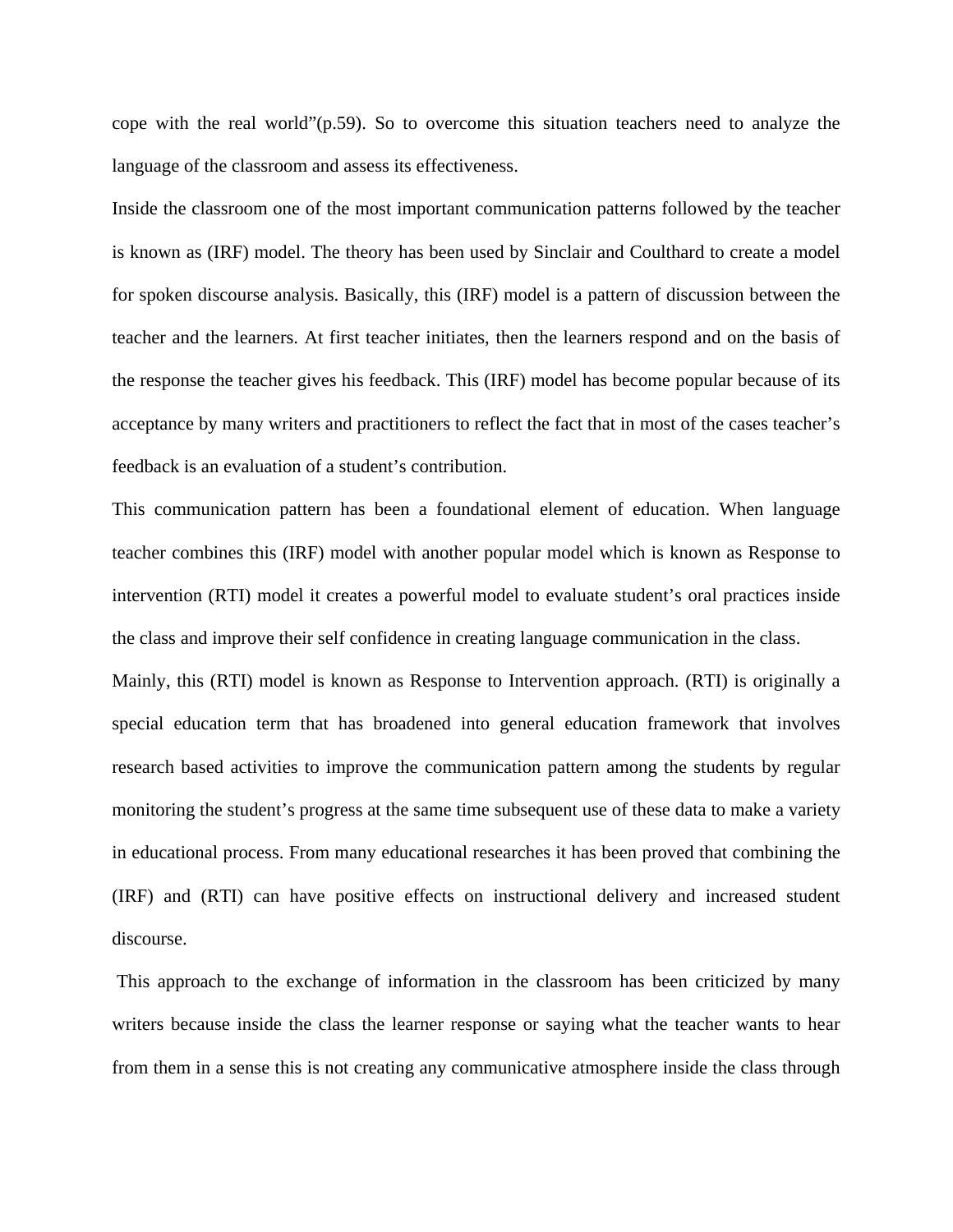which they can improve their English. As McCarthy (1991) pointed out that "It is very important for analyzing pattern of interaction where talk is relatively tightly structured"(p. 22). In (1961) Halliday developed this communication pattern on the basis of grammar based rank scale. Later Halliday's theory was modified by Sinclair and Coulthard in (1992). Malouf (1995) mentioned that "The strongest effort to actually implement Halliday's ideas in a well grounded and descriptively adequate theory of discourse has been made by Sinclair and Coulthard" (p.13).

Halliday divided his rank scale into five parts. These are Lesson, Transaction, Exchange, Move, and Act. All these ranks are related with each other as like Sinclair and Coulthard relate their (IRF)model with each others as a sequence of Initiation, Response and Feedback. As Willis (1992)stated that "These are all related to one another in a consists of relationship"(p.112). All these ranks are followed hierarchical pattern like the first rank of Halliday's is lesson which covers the largest unit and the last rank which is act covers the smallest part of the rank. Mainly Halliday these five ranks are equally covered by Sinclair and Coulthard (IRF) models.

Farooq (1996) provides a useful diagram representing Halliday's five ranks with the Initiation-Response-Feedback model of Sinclair and Coulthard. From the diagram it can be measured that how Sinclair and Coulthard modified the theory of Halliday's five rank theory in their (IRF)model.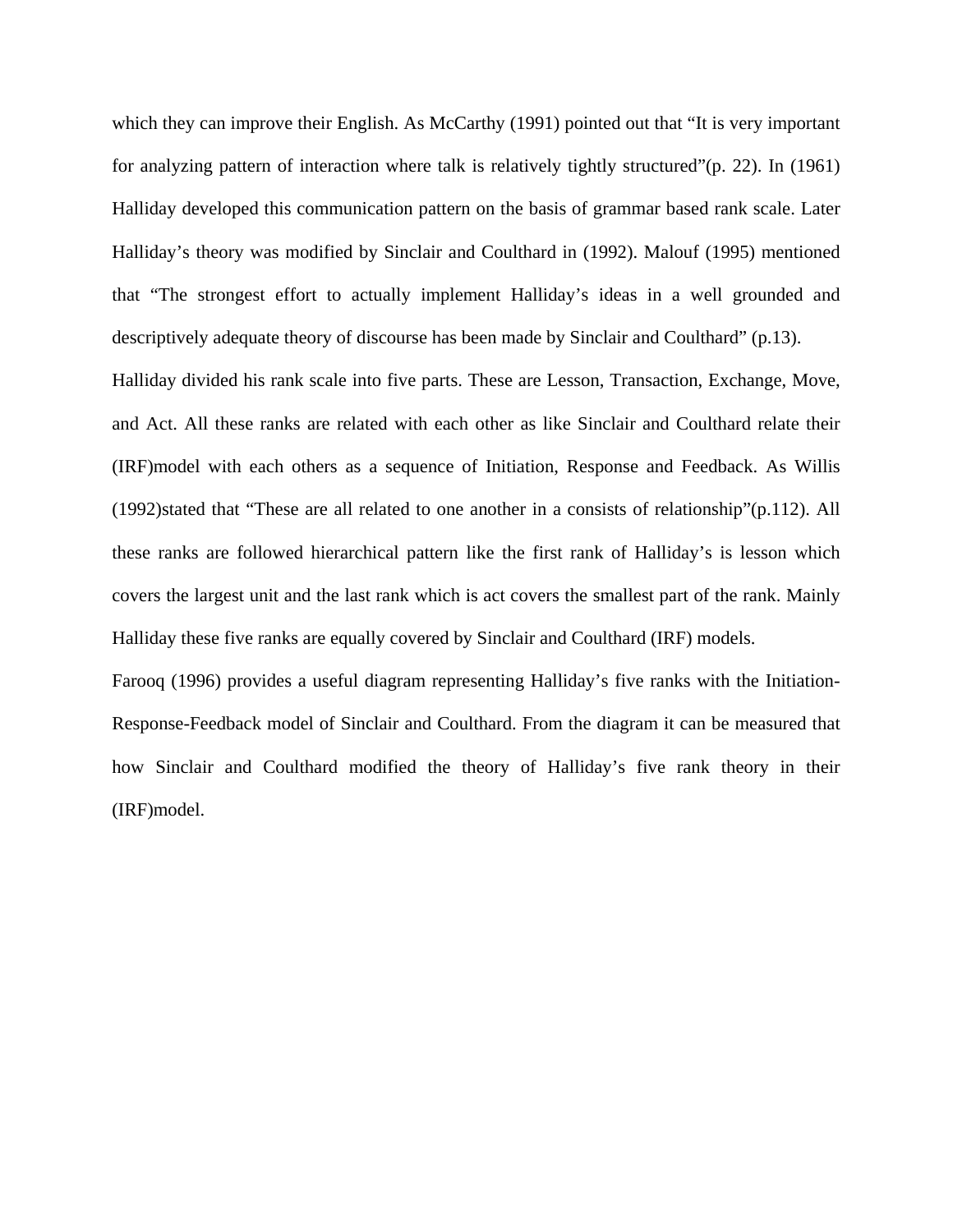

(Adapted from Farooq, 1999)

Mainly this (IRF) model enables us to understand the special nature of the classroom. At the same time it also shows us inside the class why all the time teacher talk is dominated by students talk. It allows us to see how classroom interaction becomes very mechanical, even monotonous.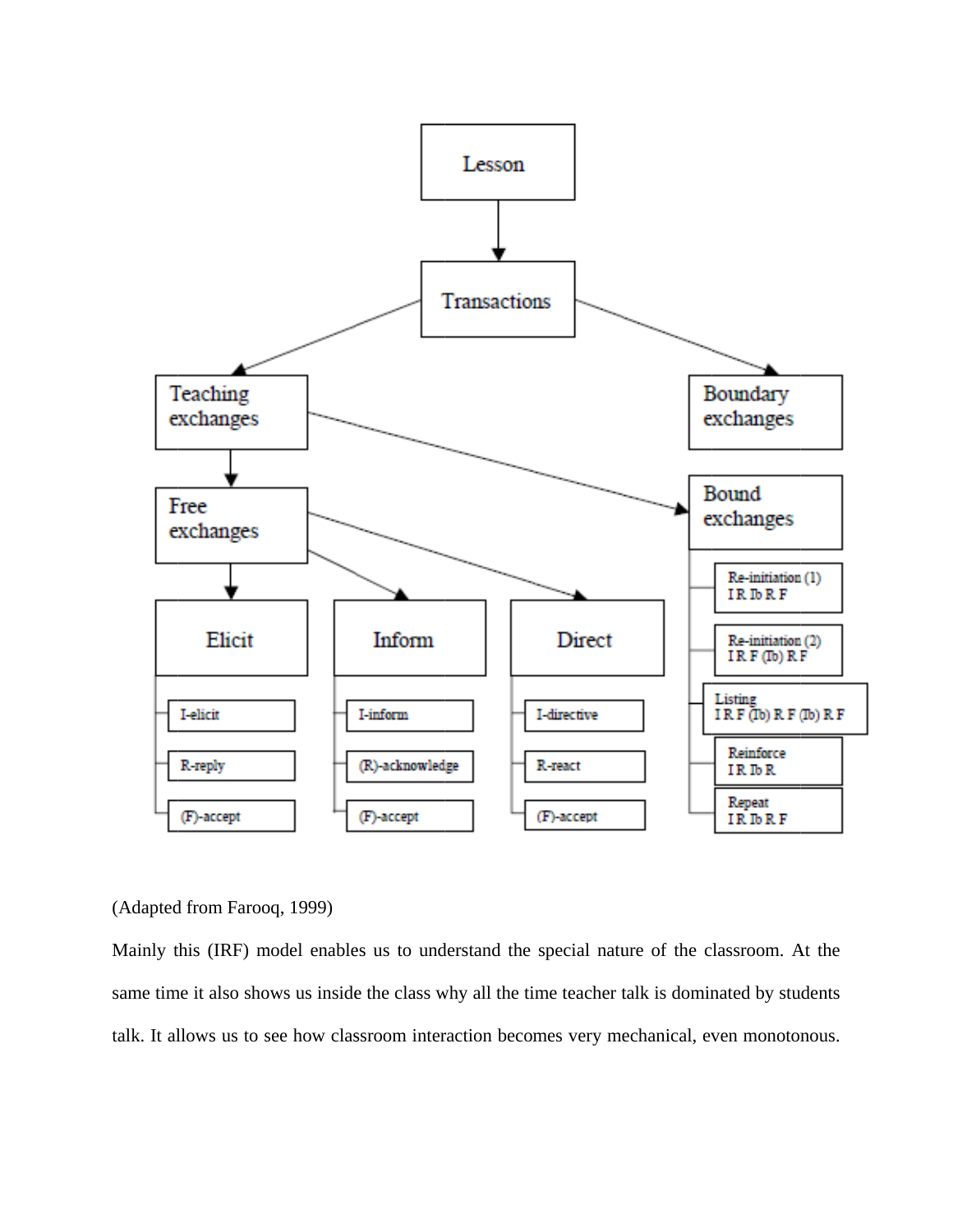So from this (IRF) model teacher can improve the condition of the classroom and make it more communicative for the students so that they interact outside the class properly.

#### **2.6 – Different methods of teaching English:**

**2.6.1 - Grammar Translation Method (GTM):**A widely used method for language learning in most of the Bangladeshi schools use Grammar Translation Method (GTM) and Communicative Language Teaching (CLT). Grammar Translation Method is a very traditional method and communicative approach is a kind of conventional process in which teacher and students sort out their problems through communication. Mainly this grammar translation method was introduced when the western people wanted to know about the foreign language like Greek and Latin the grammar translation method appeared and later day by day it modify itself and become a popular method for the education sectors. Mainly in (GTM) grammatical rules, memorization of vocabulary, translation of the text is the focal point. The (GTM) method is also known as the native method since it was used in the teaching of native languages. As Lareson-Freeman (1993) mentioned that "There was a believe that through the grammatical rule of the target language the students would know more about the grammatical rules of their native language" (p.11). So thinking about the objective of the language the method came to be known a native method. There are some main features of Grammar translation method that particularly followed by the teacher.

- $\triangleright$  Very little concern about the content of the text.
- $\triangleright$  There is a little use of target language. Mother tongue is used more in the class. Vocabulary is taught deductively.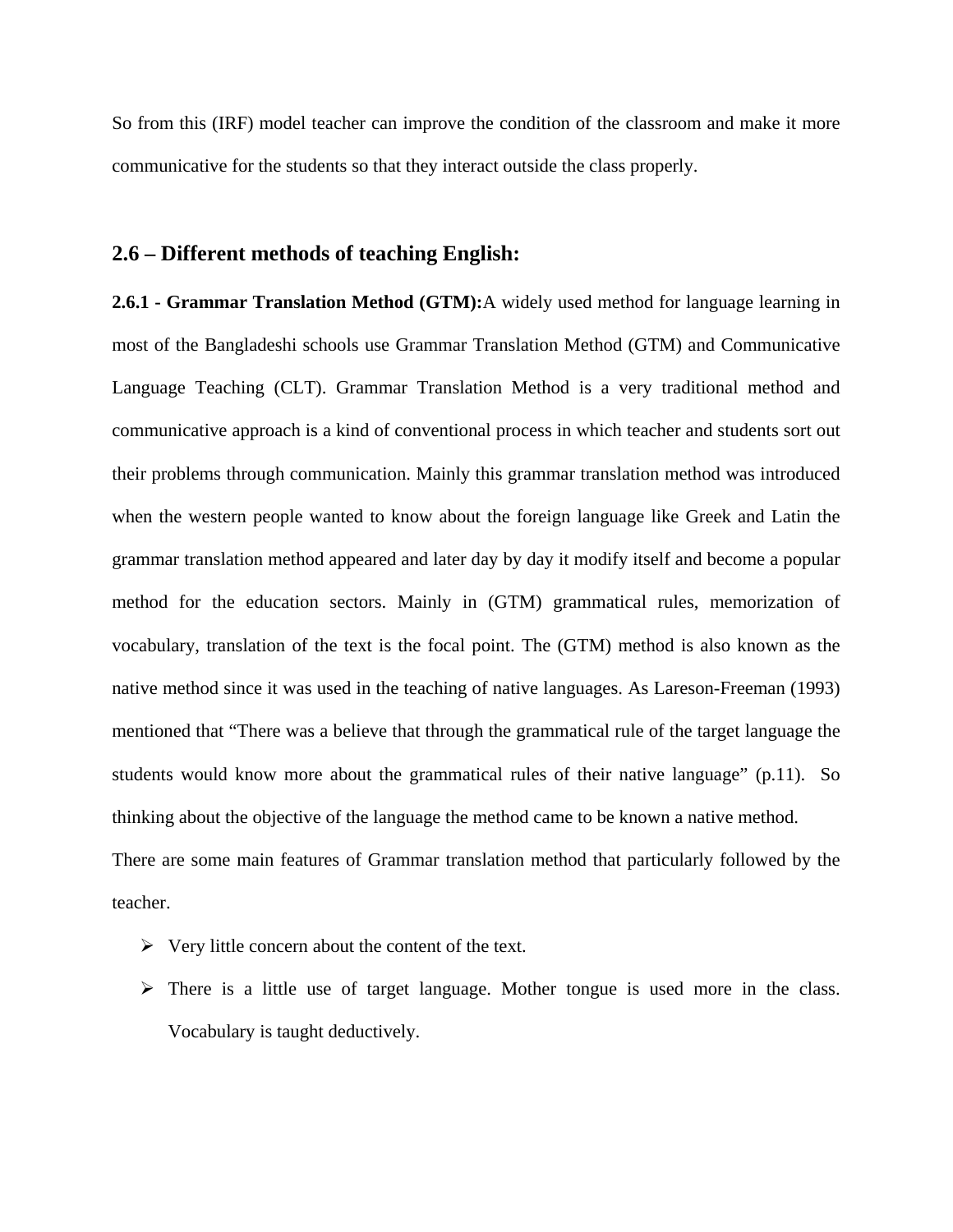- $\triangleright$  Details of grammar are given in along elaborate explanation. At the very beginning of learning, difficult reading text are given. Pronunciation is not at all important.
- $\triangleright$  Instruction mainly focuses on the form.

A very typical feature of (GTM) makes this method more teachers oriented as Broughton claimed that as "Teacher dominated interaction" (p.22). The teaching is deeply teachercentered. The reasons for this approach explained by Prof. Dr. Kuzu who claimed that "It is based on the traditional view of education where teacher serve as the source of knowledge while the learner serve as passive learner" (p.36). This conception of Prof. Dr. Kuzu is quite similarly explained by Jim Scrivener he described this (GTM) method with "Jug and mug" through this (GTM) process the knowledge being transferred from one receptacle into an empty one. Jack Richard in his book *"Communicative Language Teaching Today"* highlights that in (GTM) "Learning was very much seen as under the control of the teacher" (p.4). So this Grammar translation method puts more responsibility for teaching and learning mainly on the teacher and it is believed that if the students listen the lecture of the teacher carefully then they will be able to achieve that knowledge properly.

 (GTM) is more teacher oriented at the same time this is also making difficulties for the students as the (GTM) put too much emphasis on reading and writing knowing a large amount of rules cannot ensure that students can use them properly whenever they are in a communicative situation. At the same time memorizing grammatical rules not motivate students to actively communicate in the target language. So the bad effect of this method that it destroys students' motivation. So, that feels him/her like boredom inside the class.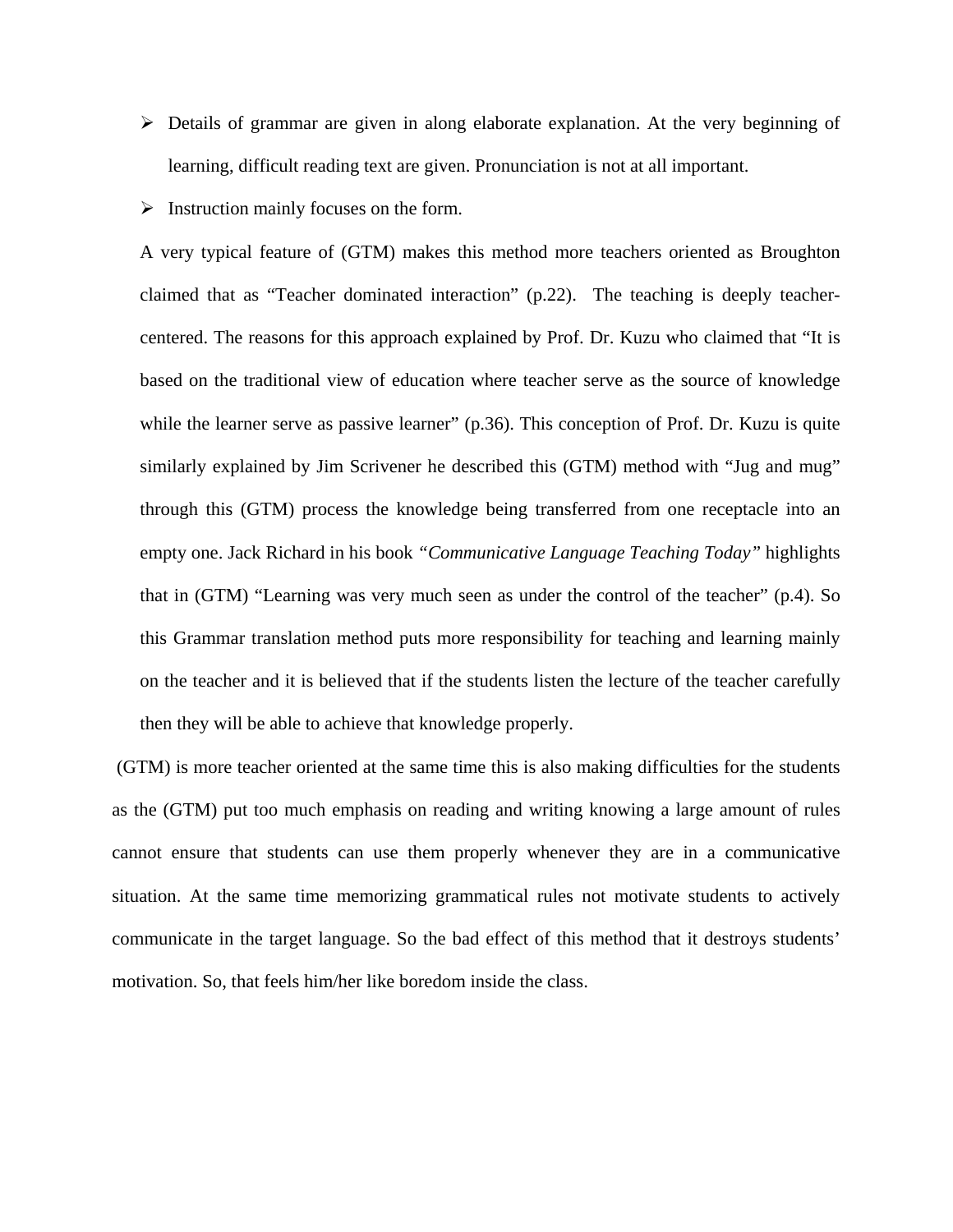**2.6.2 - Communicative language teaching (CLT):** "Experience is the best of all schools," having this notion as base, Communicative Language Teaching or (CLT) was introduced. Emphasizing on the functional and communicative prospective of language it was applicable in the language teaching process. This (CLT) put a revolutionary turn in the process of learning process of the students. As Howatt (1954) mentioned that "The Communicative Language Teaching stresses the importance of providing learners with opportunities to use languages for communicative purposes and attempts to integrate such activities into a wider program of language teaching" (P.57).

During 1971 group of experts began to investigate the possibility of developing language courses on a unit-credit system, a system in which learning tasks are broken down into small units as like Alexander (1980) mentioned that "portions or units, each of which corresponds to a component of a learner's needs and is systematically related to all the other portions" (p.81). Mainly, this (CLT) is a combination of grammatical and functional teaching. Towards the goal of enabling the students communicatively competent, the method aims to develop procedures for the teaching and learning of all the four language skills. Krashen (2001) pointed out that "Language learning occurs through communicative use of language rather than through practicing language skills" (p. 162). Communicative language teaching that focused on practical language usage rather than only practicing language skills. This method is therefore learning by doing or the experience approach and thus can also be referred to as learner-centered and experience-based vi of second language teaching.

CLT has a few basic principles in connection with grammar teaching in a classroom. They are the key objectives of CLT for enabling the students to communicate properly in the target language. As Larsen-Freeman (2004) described that "It is CLT that says Language is for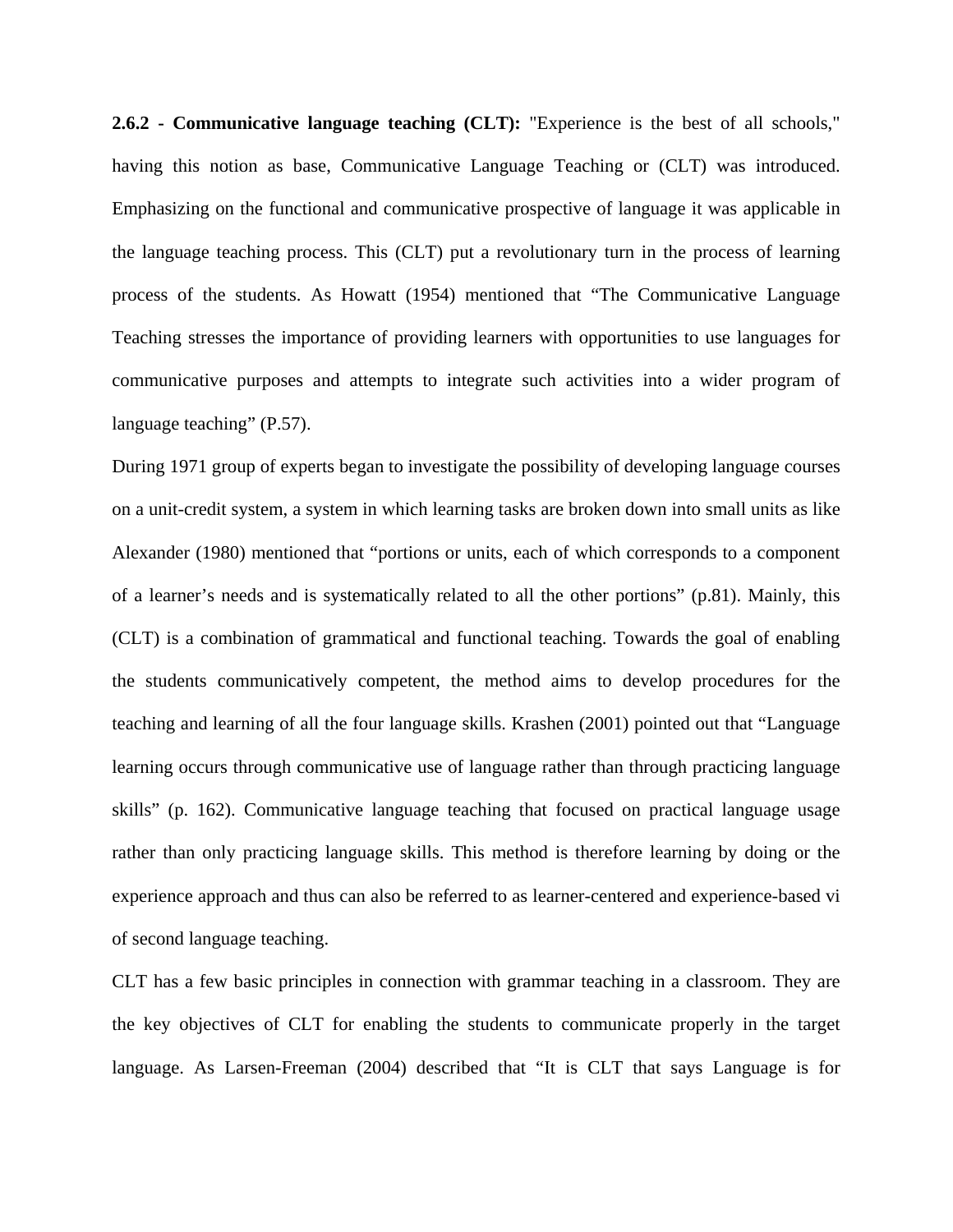communication and thus believes that students ought to know the knowledge of the linguistic forms, meanings and also functions" (p.128). As in CLT, learning occurs within a situational framework engaging students in real life communication process through role plays, picture strip story, language games etc and as a result it motivates the student very much which helps them in the learning process. It is regarded that the role of a teacher is very significant in this method. It is him or her whose major responsibility is to create appropriate situations where students can participate in such situations.

So the primary goal of (CLT) is to have students become communicatively competent. Communicative competent involves them to be able with the social context and use the language appropriately in various situations.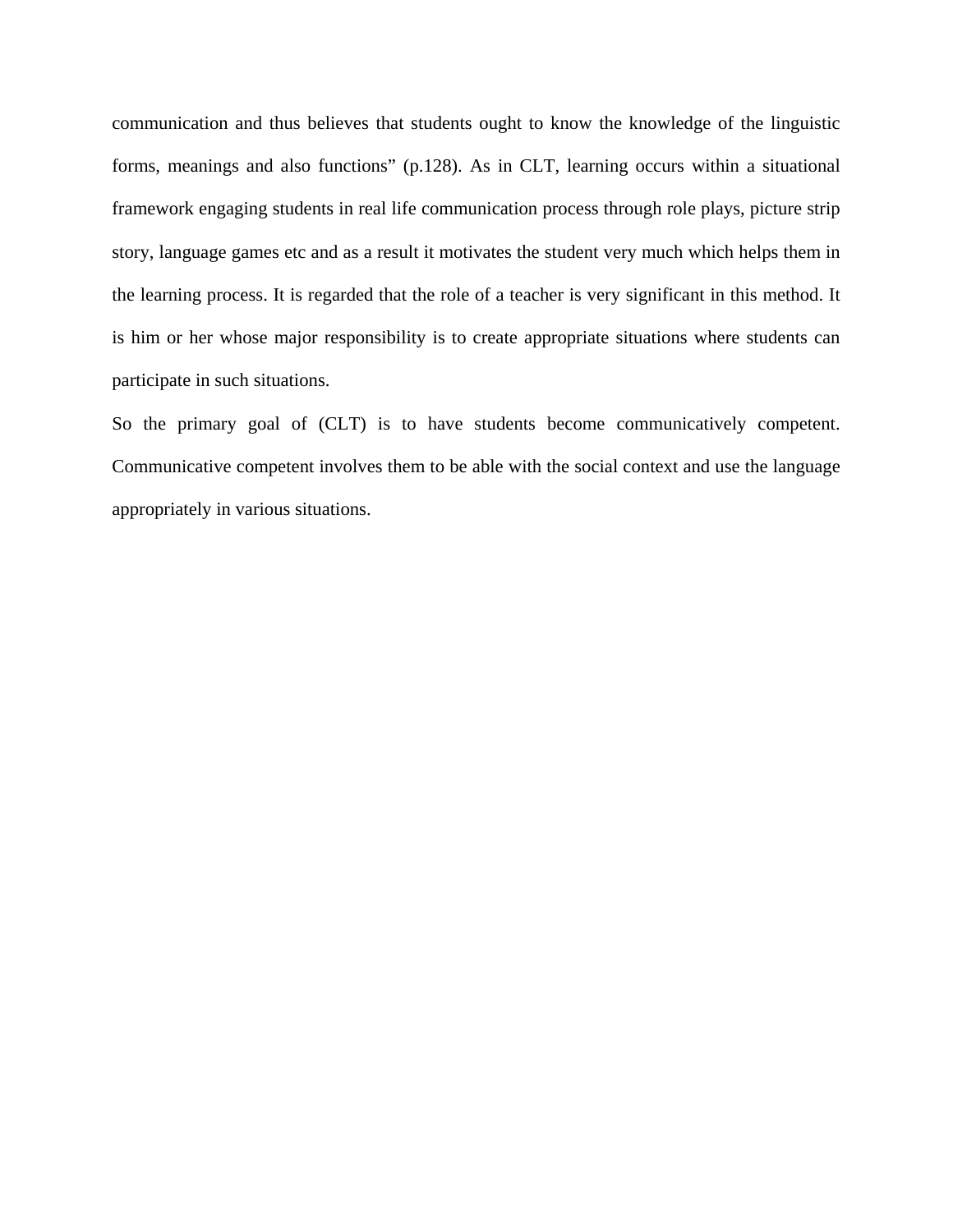## **My experience**

### **3.1 - Observing a class:**

I have taken several classes at National Ideal School. The students were from secondary level (standard 7) and their proficiency level is Intermediate level. The school is situated at Banasree, Dhaka. It is known as one of the famous Bangla medium schools of our country. Nowadays, because of its consistent good result in P.S.C , J.S.C , S.S.C & H.S.C level this school has become a target destination for most of the parents. So I was very eager to know their tactics that they follow and why they get this kind of success in a very short period of time.

To become famous every school needs to follow particular rules and regulation as like as this school follows. I am very happy to observe their starting process I mean how they started their schedule class everyday by doing some common activities as their rules and regulation. Before they start their class they play our National Anthem and every student needs to attend the song and then they need to read a oath which reminds the student their responsibility as a student and also as a Bangladeshi people what they can do for the welfare of the country. So this kind of activity really helps the student to start up their class with a new concept.

It was 31<sup>st</sup> January, 2016 and I started my observation in class 7 at National Ideal School under the supervision of Mohammed Hanif sir. The class met three times a week on Sunday, Tuesday, and Thursday. In my first week of taking classes I mainly point out some particular things. The particular things that grabbed my attention are the little time allocation for each class. Actually, the class I was observing English  $2<sup>nd</sup>$  paper of class 7. In the class teacher tried to teach different rules of English in various sector like tense, voice change, narration but after my first week's observation I think the time allocated for this English  $2<sup>nd</sup>$  paper class was very small. They were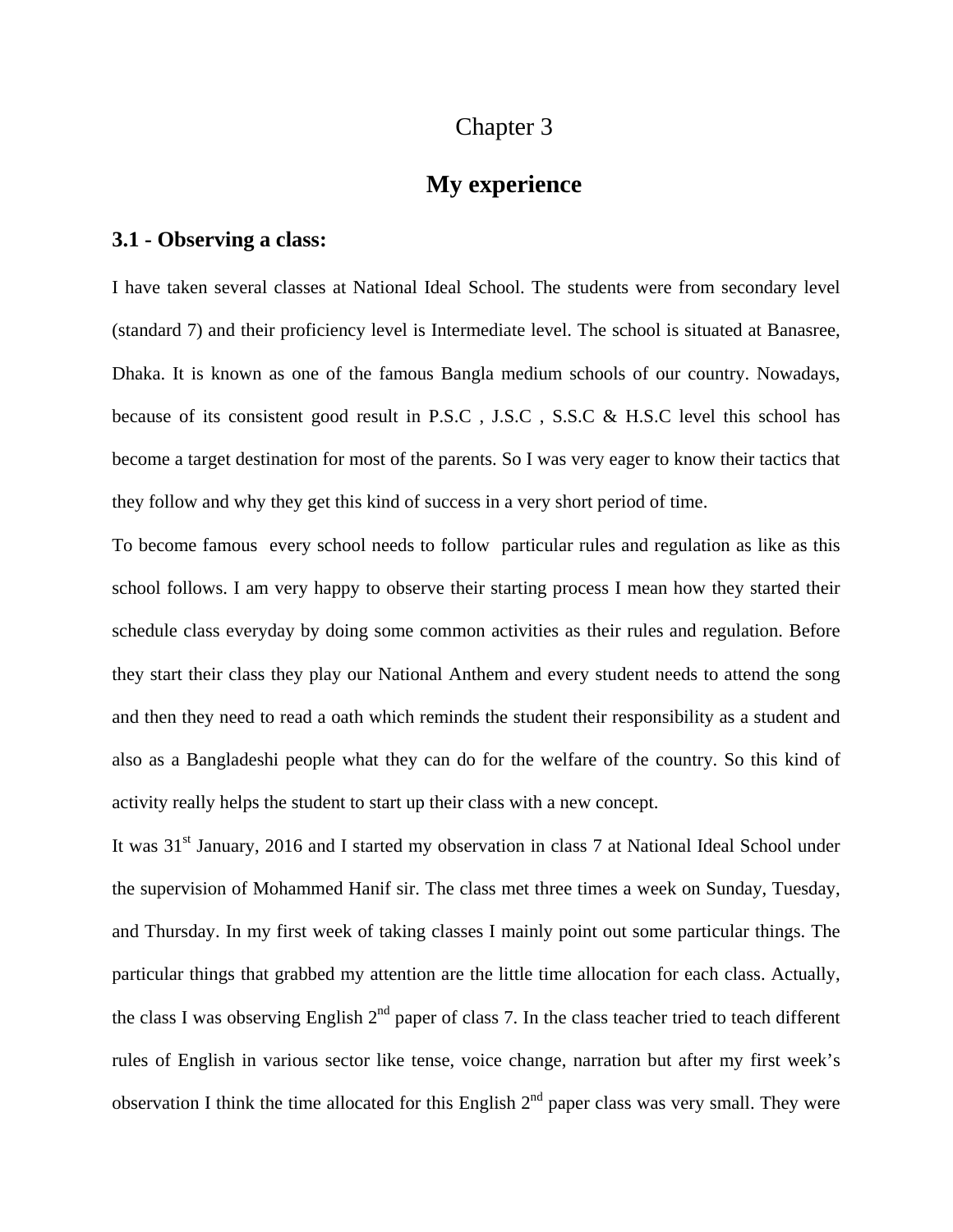given only 40 minutes for each class. In my first observed class I noticed that the teacher taught different types of voice change rules like double object, cognate, reflexive and their voice changing rules. During the class the teacher mentioned what is double object means what are the meaning of cognate and reflexive but most of the students did not write down this definition in their copy because their sir did not write the definition in the black board they just write down the example that their teacher wrote down on the board for the understanding of the students.

So, because of lack of time this was not possible for the teacher to write down definition of those particular terms but without knowing them properly students cannot remember the rules for a long time as a result after a few days later they forget the rules totally. So in my personal opinion I think that for the betterment of the students class time of English  $2<sup>nd</sup>$  paper needed to be increased so that teacher can explain the rules properly.

### **3.2 - Warm up activities and allotting appropriate time:**

Warm up activity plays a crucial role for the ESL classrooms. Whenever the warm up activity is done then comes the main class tasks. If the teacher introduces the class task after warm up activities, the interaction between the teacher and students increase. In most of the Bangla medium schools class time is mostly controlled by the teacher but to make the class communicative a teacher needs to involve the students equally.

It was 2nd February, 2016 and this was my second week in the school as an observer of the classroom. I found that the time limitation factor of the Bangla medium school is problematic. The students do not get enough time to complete a task in the Bangla medium schools. It is also very hard for teachers to give feedback to so many students in class.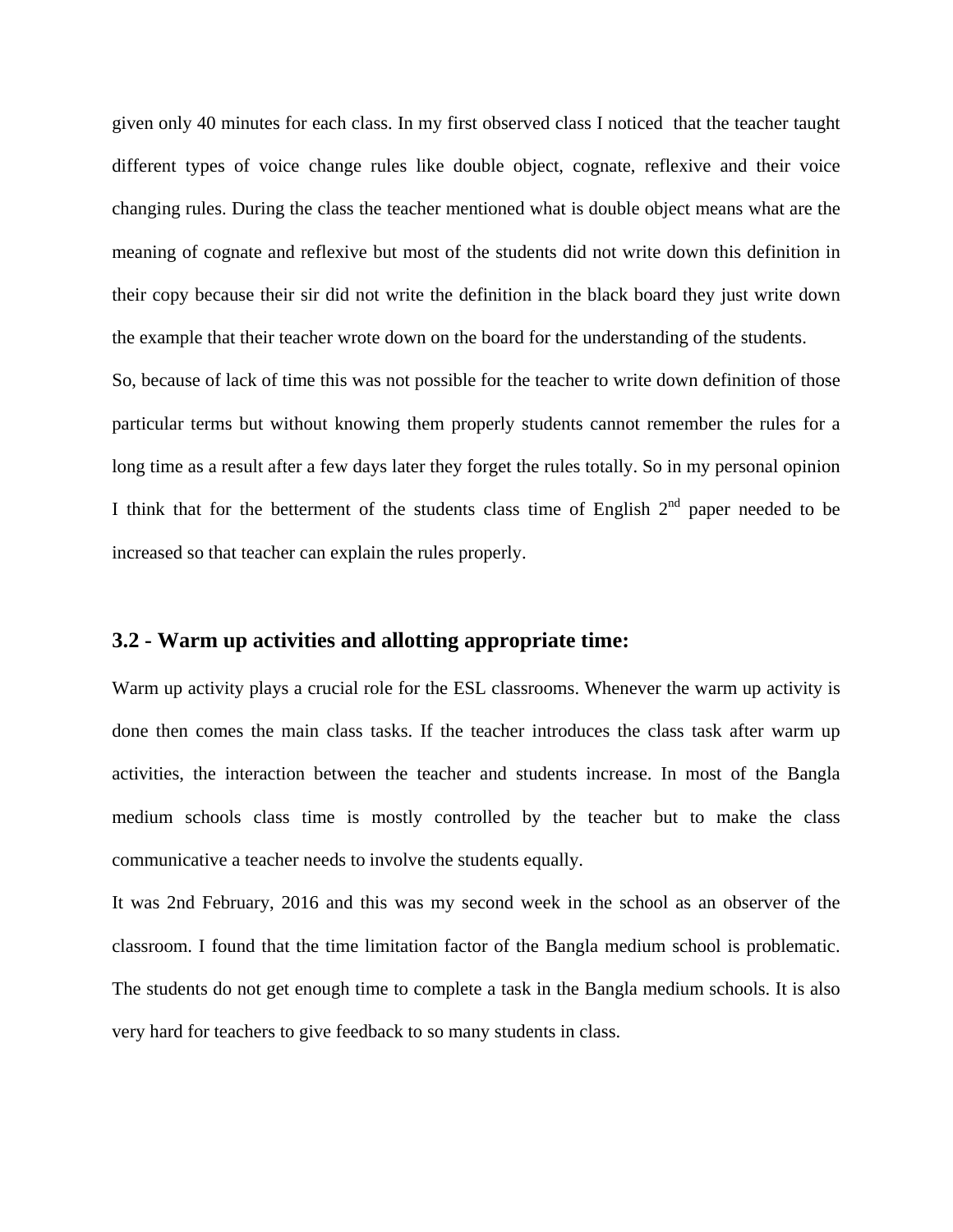#### **2nd** week

Mohammed Hanif sir came into the class and asked the students what they had learned in their previous class some of the students got confused because they totally forgot what they learned in their previous class. I think the reason behind this issue is the long break between the two classes. They follow Sunday, Monday and Tuesday for English  $2<sup>nd</sup>$  paper class and the other three days of the week for English first paper as a result from one Tuesday to another Tuesday it's a big gap to continue the second paper practice by the students as a result they forget most of their previous class lesson.

So when sir noticed that most of the students forgot the previous class lesson then he described some of the key factor of the previous class so that the student can regain some idea about their previous lesson.

When some of the students started making some responses on their previous class lesson then sir introduced his new topic which he wants to teach them. The topic was changing voice of interrogative part of a sentence.

At first sir wrote down two examples of interrogative sentences in to the blackboard

- 1. Have you done the work?
- 2. Will you do the work?

Between these two examples he put some space and I think that he was using this space for writing the rules that how to change the voice but later I see that sir did not write down the rules between the sentences instead of that he write down the correct answer of that two sentences. After that sir described the rules verbally that how to change the voice but when he described the rules most of the students not wrote them in their copies so here comes a question in my mind that later how they are going to understand the rules if they do not write them as their sir described.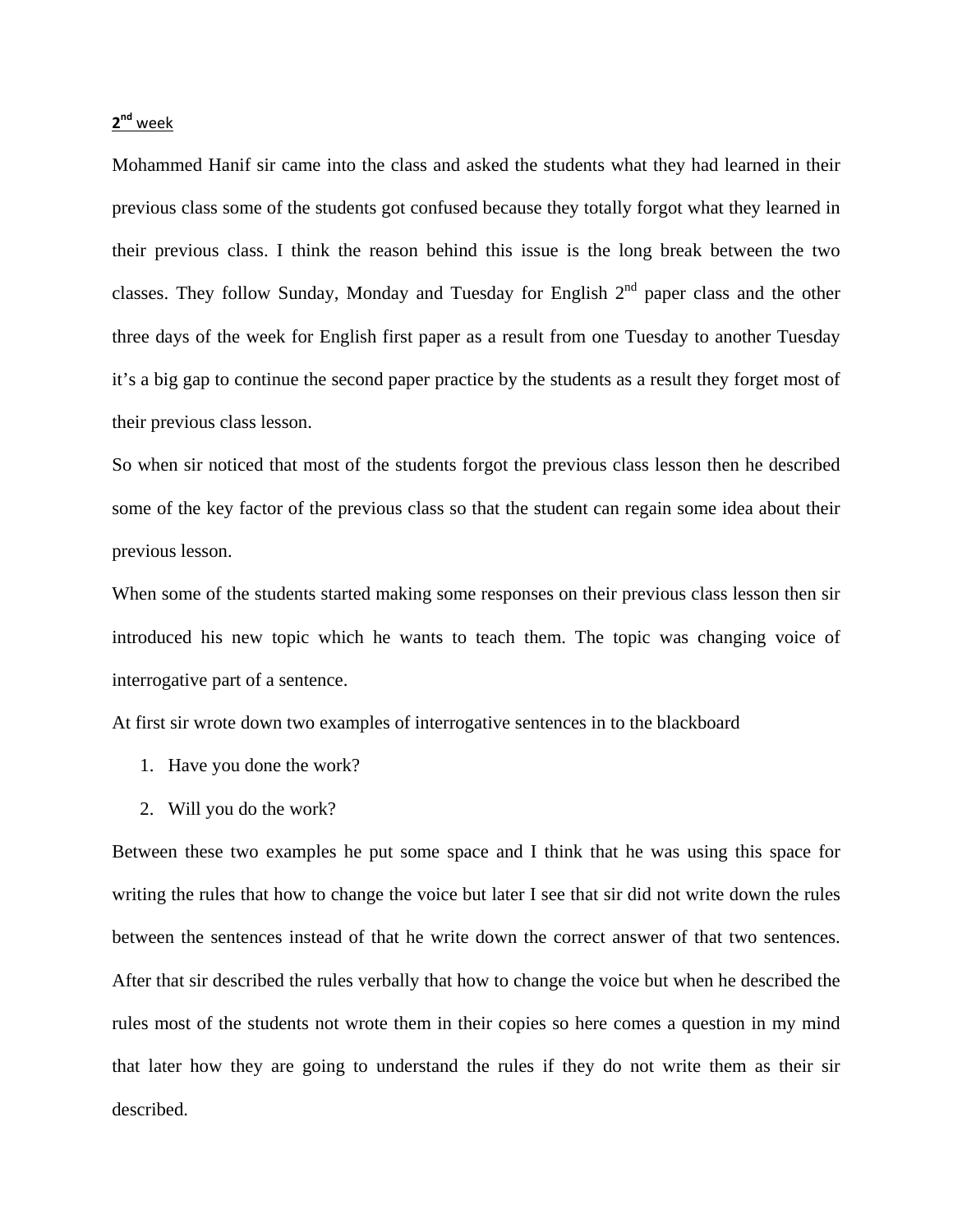I think this is not possible for any students to understand the grammatical rules without knowing its structural pattern but here without monitoring the students existing knowledge their sir introduce them a new lesson.

After describing the rules verbally now the sir wrote down one more example which is

1. Do you know him?

And the sir introduced this example as an exceptional rule now he asked the student how many of them can solve the sentence and some of the students try to solve them following the previous example rules but most of their answer is wrong. Then sir asked some of the students their answer and all of them wrote the wrong answer.

Now again sir wrote down the correct answer into the black board and that is

- Is he known to you?

After writing the correct answer he put a circle on the word "to" and described that "by" is not used for all purpose in some places u need to use "to" in the place of "by".

After completing this sir asked all the students how many rules they covered in the class and student give their responses but sir did not ask any students about any example that they cover in that class so if sir took some verbal answer from the students then it will be a recap of the class for the students which will help them to understand it properly.

### **3.3 - Classroom Environment:**

First of all the seating arrangements of the students can be a preliminary activity. As a teacher one has to remember that most of the students always think about how they can create disturbance in the class but as a teacher you need to handle those entire situation in such a way that makes no bad impression on the students about you. So in that case properly arranging the seats is crucial. At the same time eye contact with the students is also crucial for the class. The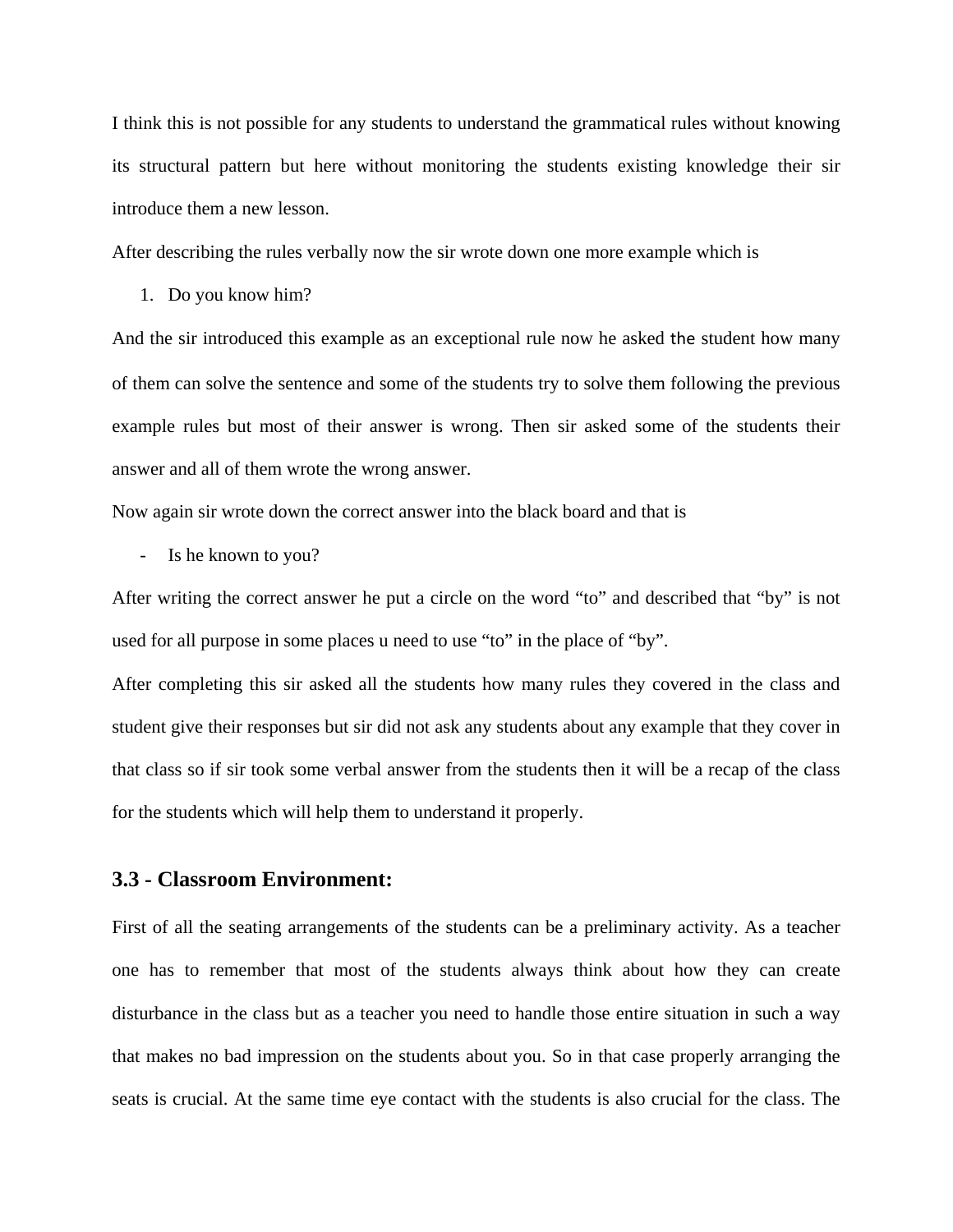teacher needs to look at the students to notice their reaction and to be in touch with the mood of the class.

The classroom was relatively small and in that small classroom there are 32 students which I think not suitable for this kind of small classroom. The classroom was set up with modern classroom style, there were one black board which is mostly used by the teacher but for different purposes it is also used by the students there are also a bulletin boards and some other supporting stuffs in that bulletin board by which the learners could demonstrate their knowledge about any subject matter by answering the questions posted on the boards. The setting arrangement also plays a vital role in proper classroom management**.** The setting arrangements of the classroom that I observe is well organized, where the students can seats properly and can openly discuss any topic viewing their classmates and the teacher. The classroom also had a speaker and teacher can use the speaker for communicative purpose.

### **3.4 - Learning attitudes:**

Now I want to depict something about the learning attitude of the students. Mainly the learning attitude can be described into two parts one is the positive leaning attitude and the other one is the negative learning attitude of the students. Usually, positive learning attitude creates such kind of surroundings that allows the students to feel comfortable and relaxed that make their affective filter low. When the affective filter is low then the students will be confident enough and this will help the students grab the lesson properly. On the other hand negative learning attitude adversely affected students learning in many ways such as low students achievements, poor behavior, student anxiety or depression. For positive learning attitude the environment surrounding the students also plays a vital role here. If the environment is calm and quite then it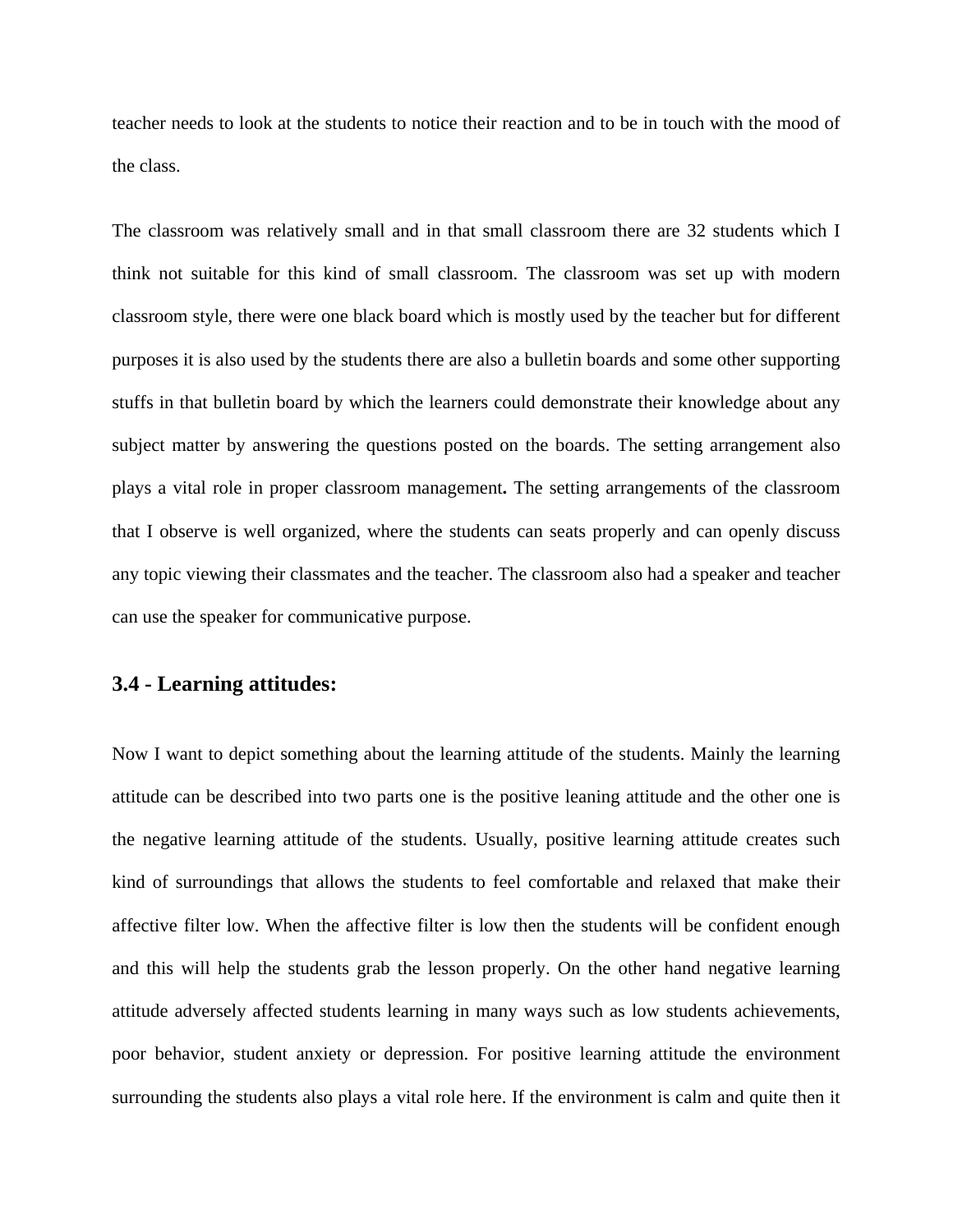makes a positive environment for the students where the students can give their full attention into the teacher's lecture and can also relate their thoughts with the current lesson. But the class that I observed could not accomplish this part which is very crucial for the students. The reason behind this is that the school is situated beside the main road of Banani. The road always remain busy as a result during the class time a lot of noise occurs from the vehicles like the engines' noise and horns and it destroyed the attention level of the students from their lesson. So for the improvement of the students this schools needs to improve their learning environment.

#### **3.5 - The role of Grammar translation method in ESL classroom:**

There are two popular methods for language learning one is the grammar translation method and the other one is the communicative language teaching method but in our Bangladeshi context the grammar translation method is more popular then the communicative language teaching method. Grammar Translation Method is a very traditional method and I think most of the Bangla medium schools follow this method. When I visited the classroom, teachers mostly use Grammar Translation Method.

Mainly the class I observed was an English 2nd paper grammar class. Use the right form of verbs was the particular topic for that day. They usually followed the "Advanced Learner" English 2nd paper book for their course book and in the book there are thirty two rules for the right form of verbs so they divided all the rules into three parts. Three parts were covered in three days so for each day one part is allocated by the teacher. During my observation day the first part of the lesson was allocate for that day.

Class duration was 40 minutes. At first the teacher asked the students whether they are familiar with the lesson that they are going to learn for that day mainly by the way teacher try to makes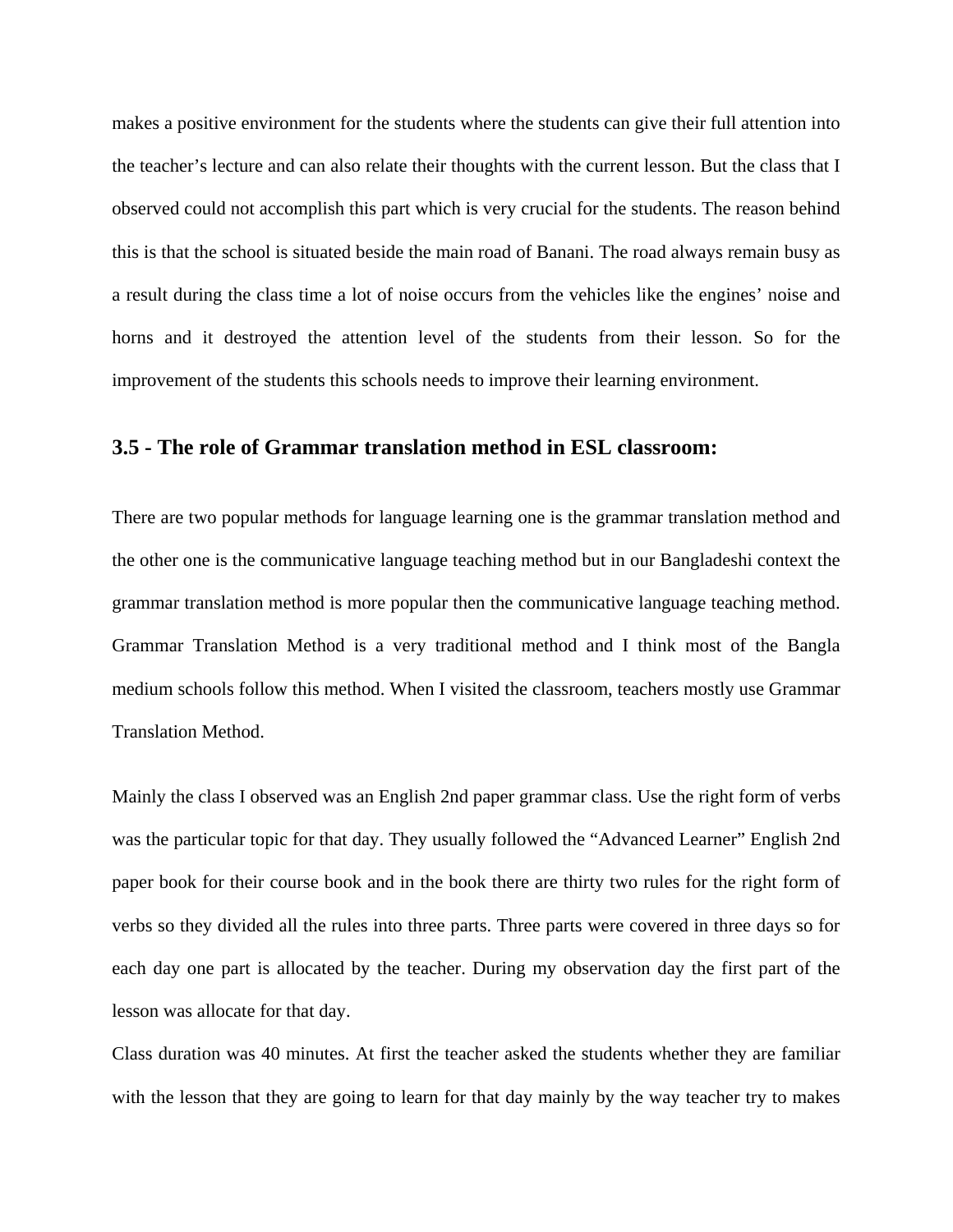positive classroom situation which is very important for each and every class**.** After taking the verbal response from the students teacher started rule number one and within thirty minutes he completed first ten rules from the book**.** After completing the rules to measure the understanding of the student teacher write down some example in the black board and asked some students to give oral responses. When they were describing the rules, if they made any mistakes then teacher verbally corrected them. This can discourage students from speaking and experimenting with new language. So I think this technique is not useful for the student to measure their understanding capacity on that particular lesson instead of that the teacher can give them some group task so that through communicate with other students they give the correct answer and also can help each other. This kind of group activity also keeps their affective filter low which improve their positive attitude towards their lesson.

#### **3.6 (Taking classes):**

It was 8<sup>th</sup> March, 2016 and this was my fourth week into that particular classroom as an observer. Because of my course purpose I needed to take classes as a teacher of that particular classroom. As I was not a professional teacher, it was too difficult for me to run a class without any preparation. So to overcome that problematic situation inside the class I took help from Mr. Hanif sir. Before I was taking the class I met Mr. Hanif sir and talked with him about the syllabus and which topic I needed to cover that day. Sir told me that he was following the syllabus and according to the syllabus "Narration" was the topic of my class. So, when I got the topic I started taking preparation so that I could take the class without any interruption.

Before that class Mr. Hanif sir introduced me with the students as a teacher and most of the students got confused so at first I solved the confusion of the students and I told them why I was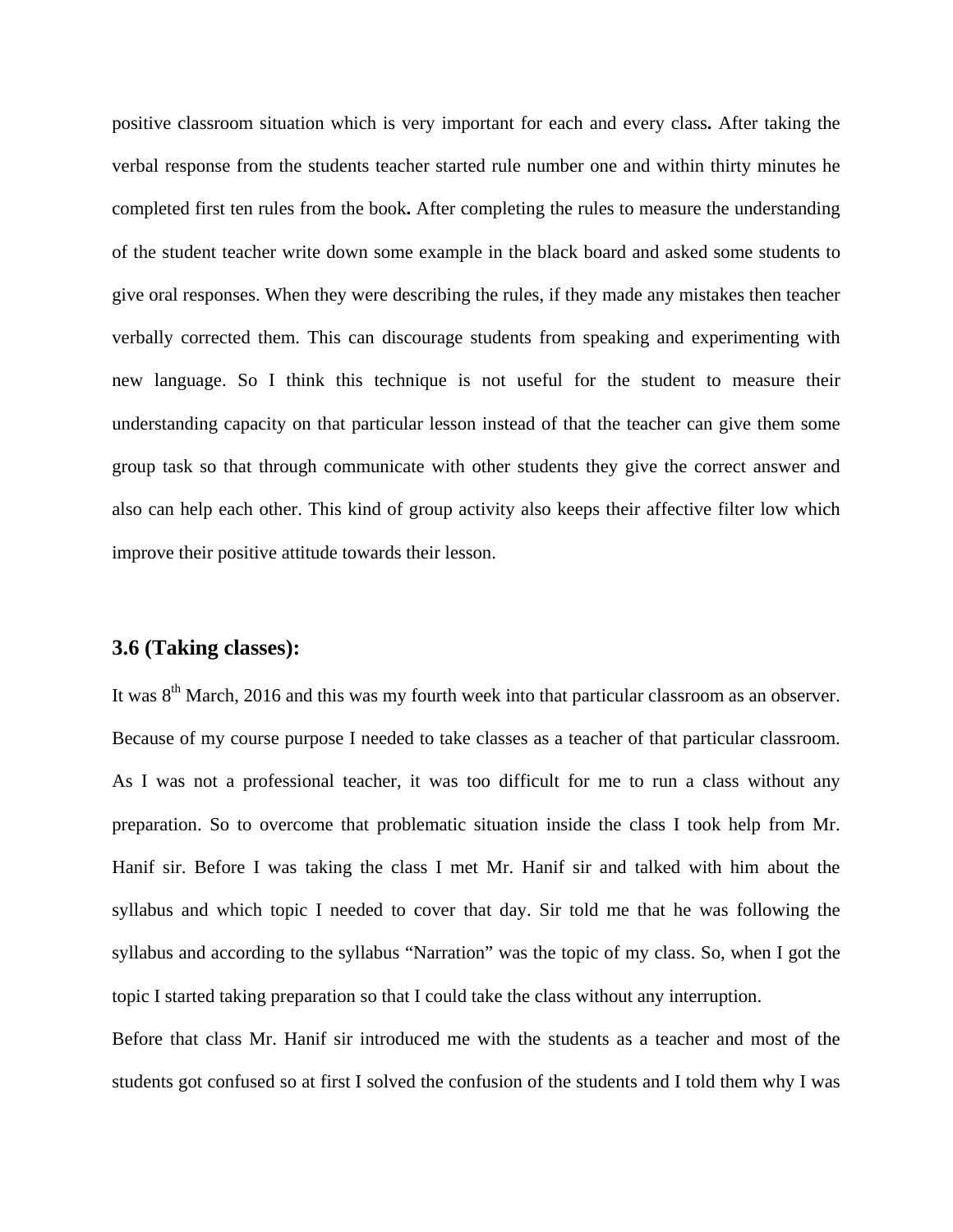taking their class and I also ensured them that it would be a memorable class for the them and also for me.

As we know that in most of our Bangla medium schools most of the class time is controlled by the teacher as a result students cannot involve them in the class activities. So as a teacher I put more emphasis on that issue and I planned my lesson in such a way that the classroom became a communicative classroom which will give the teacher and the students equal amount of chance to participate in the class activity.

### **3.6.1 - (Narration) Class 1:**

"Narration" was a difficult topic for the students so I planned my lesson such a way so that it makes the students interested for that class. Before I started the class I asked all the students how many of them were familiar with the topic "Narration". Very few students raised their hands but I knew that most of the students were afraid to raise their hands because if they thought that I would ask them a question and if they would not be able to answer them properly. I described my own experience of my student days and told them that I was also afraid about this topic "Narration". But later through practice I learned the rules of narration. After that description I saw that most of the students felt relaxed and as a result it decreased their level of affective filter which will help them in their learning process.

At the beginning of the class I wrote two parts of the narration in the black board.

| 1. Direct Narration.   |  |
|------------------------|--|
| 2. Indirect Narration. |  |

Then I asked all the students whether they familiar with this two important part of narration and this time a lot of students raise their hands because now they were more confident so I asked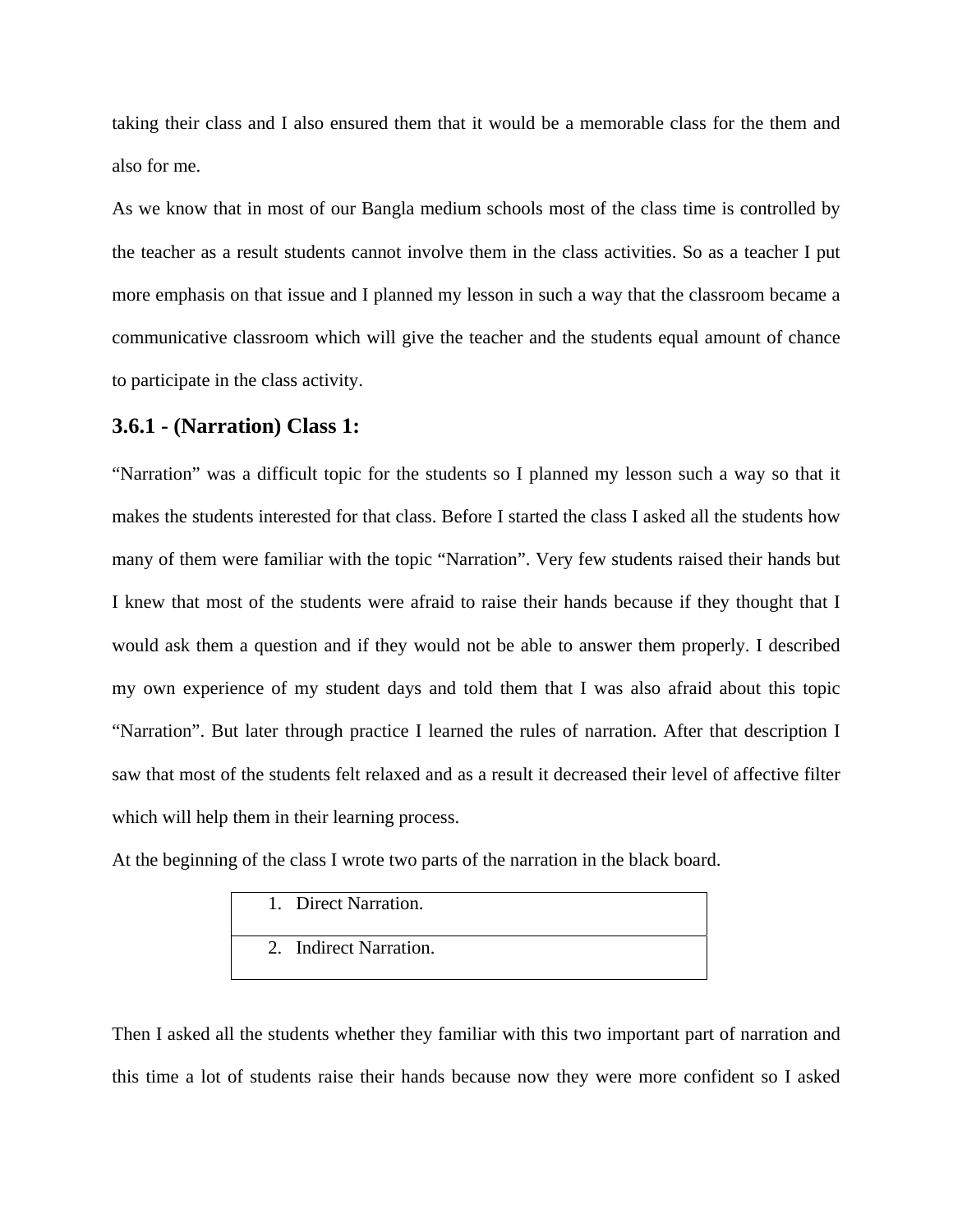some of them the answer and most of them gave the correct answers but for all the students I wrote down the correct definition in the blackboard so that every students got the ideas about direct narration and indirect narration.

| Direct narration:<br>In direct narration the original words of person |                                                |  |
|-----------------------------------------------------------------------|------------------------------------------------|--|
|                                                                       |                                                |  |
|                                                                       |                                                |  |
|                                                                       |                                                |  |
|                                                                       | are narrated (no change is made) and are       |  |
|                                                                       |                                                |  |
|                                                                       |                                                |  |
|                                                                       | enclosed in quotation mark.                    |  |
|                                                                       |                                                |  |
|                                                                       |                                                |  |
| Indirect narration:                                                   | In indirect narration some changes are made in |  |
|                                                                       |                                                |  |
|                                                                       |                                                |  |
|                                                                       |                                                |  |
|                                                                       | original words of the person because these     |  |
|                                                                       |                                                |  |
|                                                                       |                                                |  |
|                                                                       | words have been uttered in past so the tense   |  |
|                                                                       |                                                |  |
|                                                                       |                                                |  |
|                                                                       | will change.                                   |  |
|                                                                       |                                                |  |
|                                                                       |                                                |  |
|                                                                       |                                                |  |

Then I wrote two examples so that if there was any confusion then it would be clear by comparing the definition with these examples:

Direct narration: Rahim said, "I will give you a pen".

Indirect narration: Rahim said that he would give me a pen.

After writing down those examples, I asked them if there was any confusion and all of them replied that there was no confusion about direct and indirect narration so to measure out their understanding I wrote few more examples on the blackboard and told them to write which one is the direct and which one is indirect narration example.

| 1. He said, "I work in a garments factory"    |
|-----------------------------------------------|
| 2. He said that he worked in a factory.       |
| 3. They said, "we are going to play football" |
| 4. They said that they were going to cinema.  |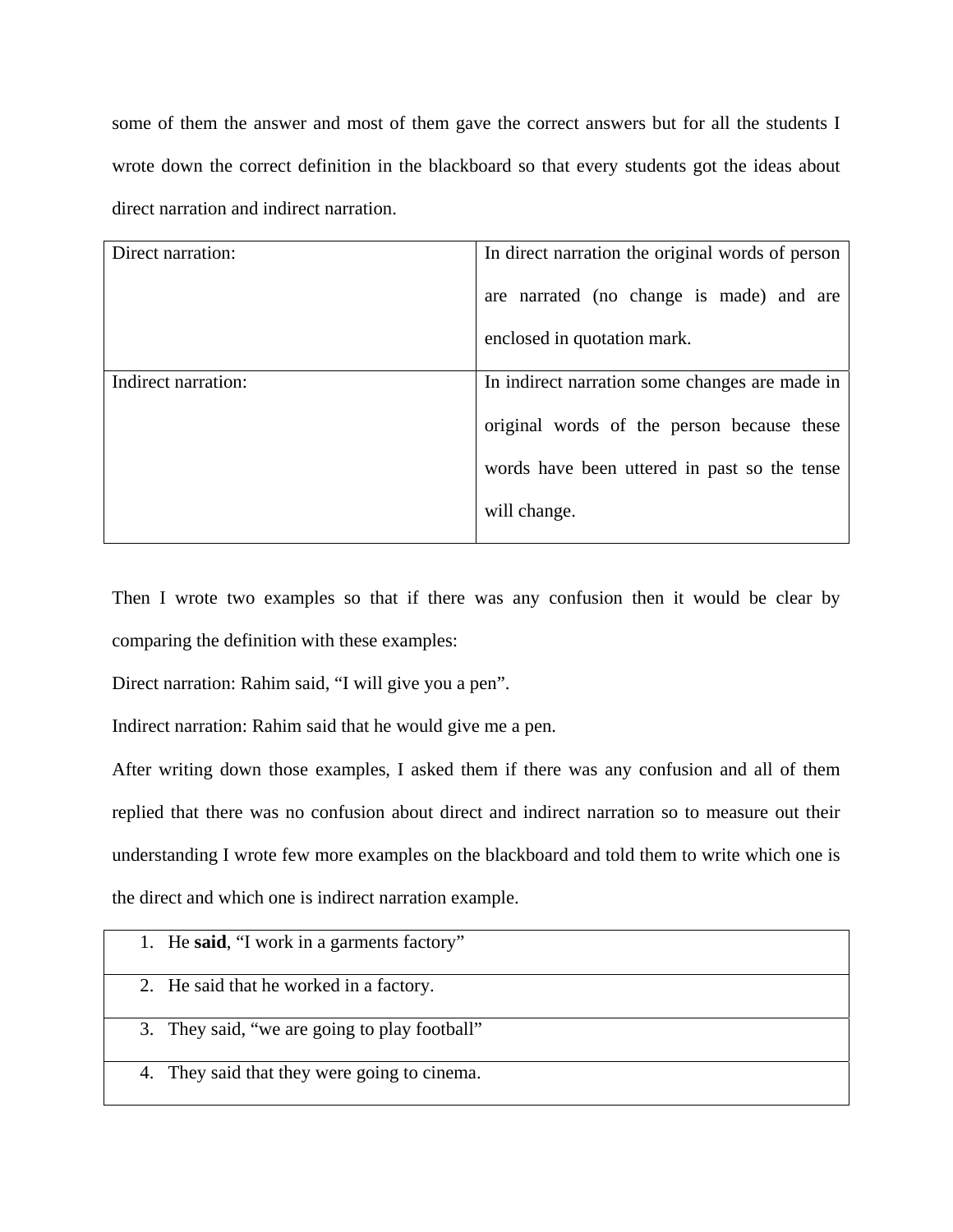Most of the students gave the correct answers and that made me happy. As they easily understood the direct and indirect narration I introduced them one new topic which was:

- 1. Reporting verb.
- 2. Reported speech.

What is reporting verb and what is reported speech there was a little confusion among the students'. That is why I drew a box on the black board and in the top of the box I wrote the definition of reporting verb and reported speech:

Reporting verb: The first part of the sentence the statement of a person in a sentence is called reporting verb.

| <b>Reporting Verb</b> |
|-----------------------|
| he said               |
| she said              |
| he says               |
| they said             |

Reported speech: The second part of indirect speech in which something has been told by a person.

| Reported speech          |
|--------------------------|
| "we are going to work"   |
| "he worked in a factory" |

After that I wrote some fundamental rules for indirect speech:

• Reported speech is not enclosed in quotation marks.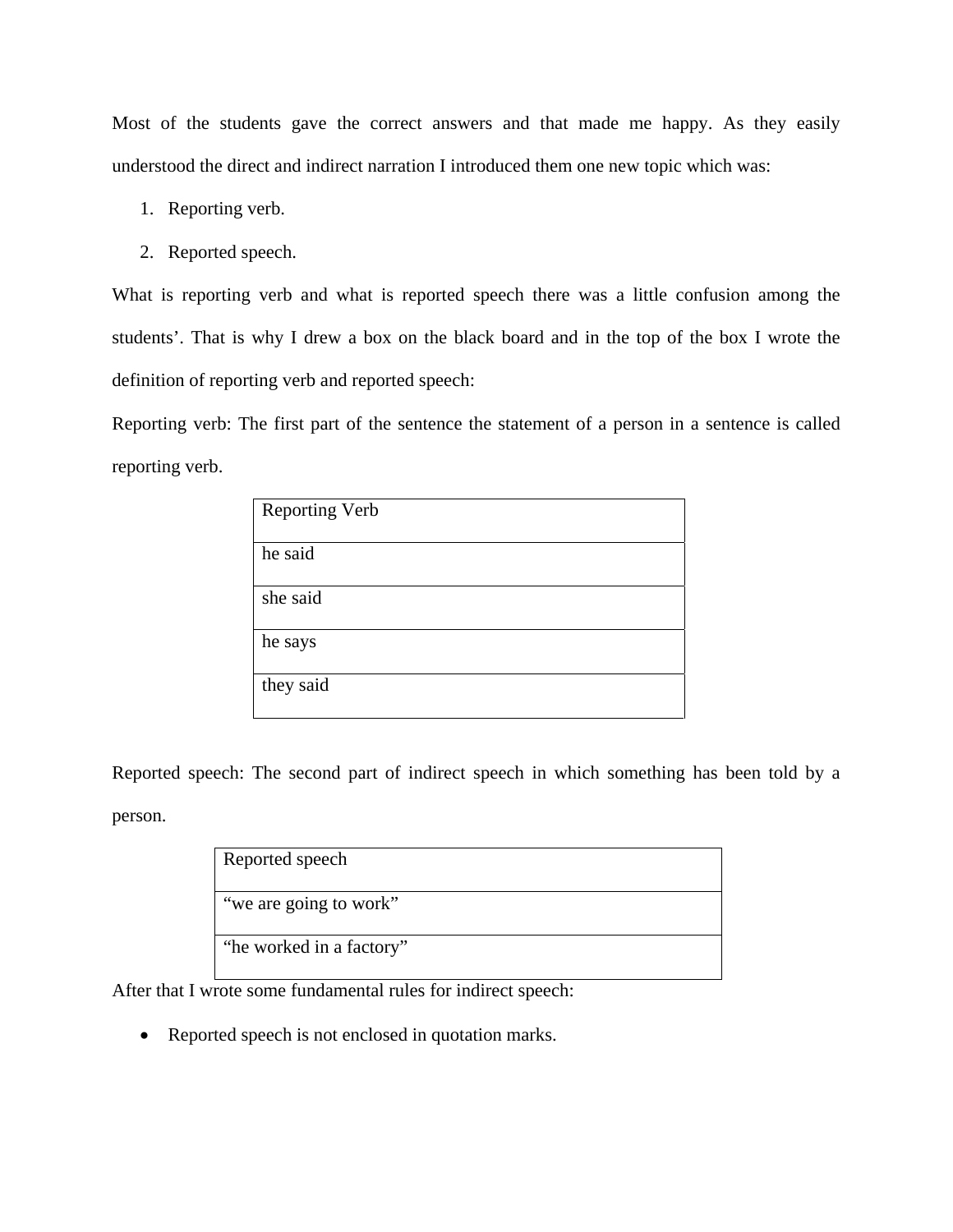- Use of word "that": The word "that" is used as a conjunction between the reporting verb and reported speech.
- Change in pronoun: The pronoun of the reported speech which is known as the subject is changed according to the pronoun of reporting verb or object which is known as person.

And then I checked whether all the students wrote all the rules in their hand notes so that if they faced any problem then they took help from their notes. Then I told them to revise them properly for better understanding.

In the end of the class I told all the students to discuss all the rules among them and I would pick one or two from them to describe the rules in front of the class so they take it very seriously and start to discuss the rules among them and when they get confuse they asked me and I solved their confusion.

In this way I completed my first class in that school and I hope I could take the class in a proper way as I planned before.

### **3.6.2 - (Narration) Class 2:**

It was  $13<sup>th</sup>$  March, 2016 and this was my sixth week in the school as an assistant teacher of the classroom. As I had already taken their previous class as a teacher so students were not confused when I entered into the class as a teacher. Instead of that they looked very happy because in their last class they made a good perceptive with me so it had become very easy for me to continue the class with a new inspiration.

Before I started the class I wrote some examples from the book and told the students to solve them after a while I collected all the copies and I checked out all the copies. Most of the students did their class work correctly but some of them did not complete their work so when I asked them why they did not complete their class work they replied that they got confused. So this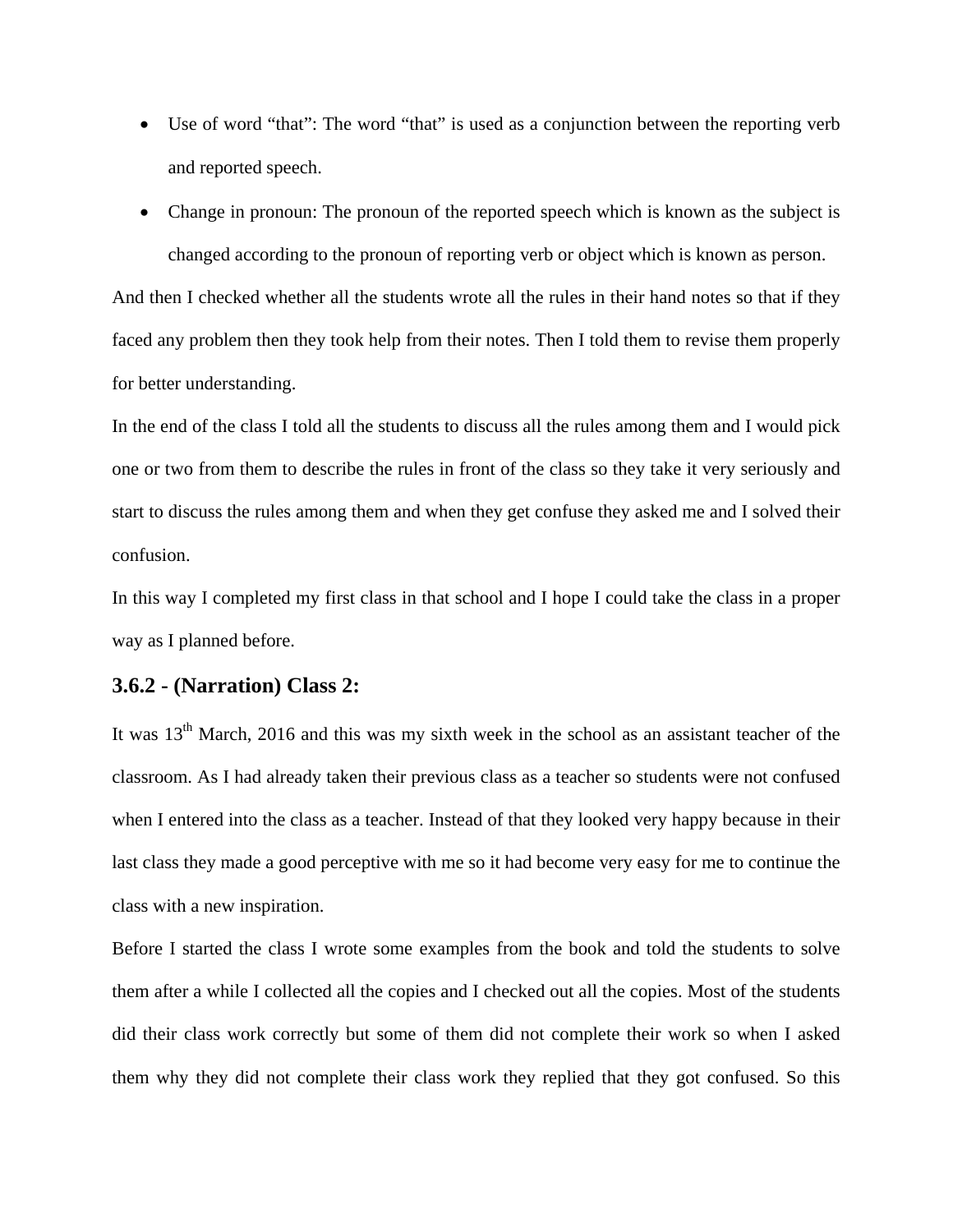made me worried why they did not understand the rules properly. In that situation Mr. Hanif sir gave me an advice that if I divided the rules in a serial way then may be the students will be able to understand them properly. So I tried to make the rules easier for the students so that they could easily understand the change.

So I wrote an example in the blackboard:

• He said to me, "I shall meet with you tomorrow".

And then I asked the students the indirect narrative part of that line and they replied that

• He told me that he would meet with me the next day.

Now I asked the students what kind of changes they need to do to make it indirect and they started to mention them and with the marker I put an underline between each change and I put numbers on them like

• He <u>told (1)</u> me that  $(2)$ he $(3)$  would meet  $(4)$  with me the next day.

After that I wrote down the rules in a numeric pattern.

### ¾ **For number 1**

If the reported speech is in assertive form then you need to change the "Said to" part by "Told"

#### ¾ **For number 2**

In the place of comma (,) you need to put "that"

#### ¾ **For number 3**

You need to change the reported verb then you need to follow the chart:

| If it is in               | Changed it by the |
|---------------------------|-------------------|
| 1 <sup>st</sup><br>person | Subject           |
| $2^{na}$<br>person        | Object            |
| $3^{rd}$<br>person        | No change         |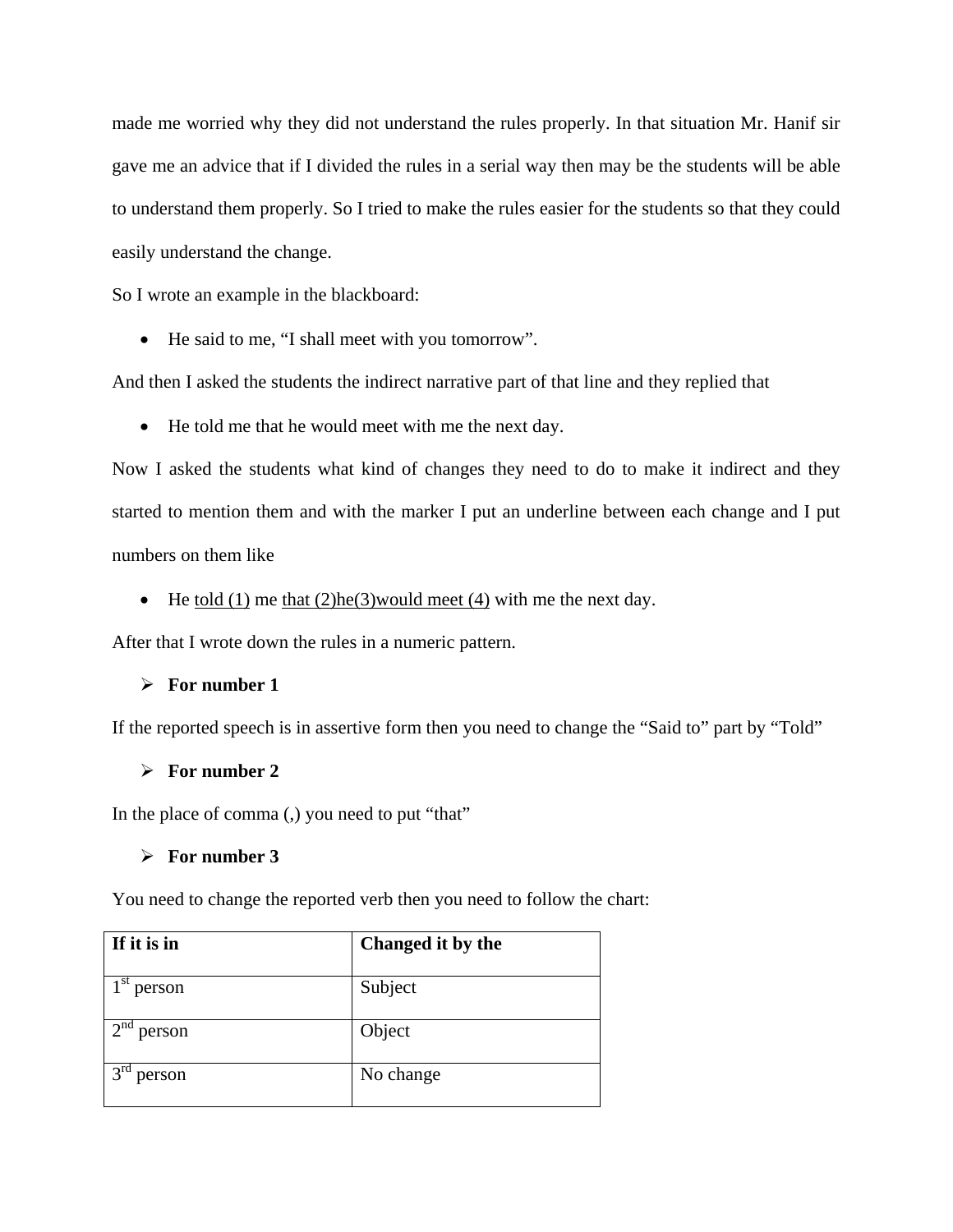### ¾ **For number 4**

For this part you also need to follow the chart:

| If it is in                | Changed it by the       |
|----------------------------|-------------------------|
| Present indefinite         | Past indefinite         |
| Present continuous         | Past continuous         |
| Present perfect            | Past perfect            |
| Present perfect continuous | Past perfect continuous |

After that I asked all the students if they wrote down the rules properly and they replied that they wrote down all of them and all their confusion was clear so next time they will not make any mistake.

### **3.6.3 - Right form of verbs:**

It was 15<sup>th</sup> March, 2016 and for that day my topic was "Right form of verbs". Basically Mr. Hanif sir planned to complete this chapter in different way so he shared his planning with me and followed his planning. Mr. Hanif sir told me to start that topic with an easy exercise so I planned it in such a way. At the starting of the class I wrote few words in the blackboard:

| <b>Verb</b> |  |
|-------------|--|
| Write       |  |
| Come        |  |
| Play        |  |

I asked my students to write down different forms of those words on their paper.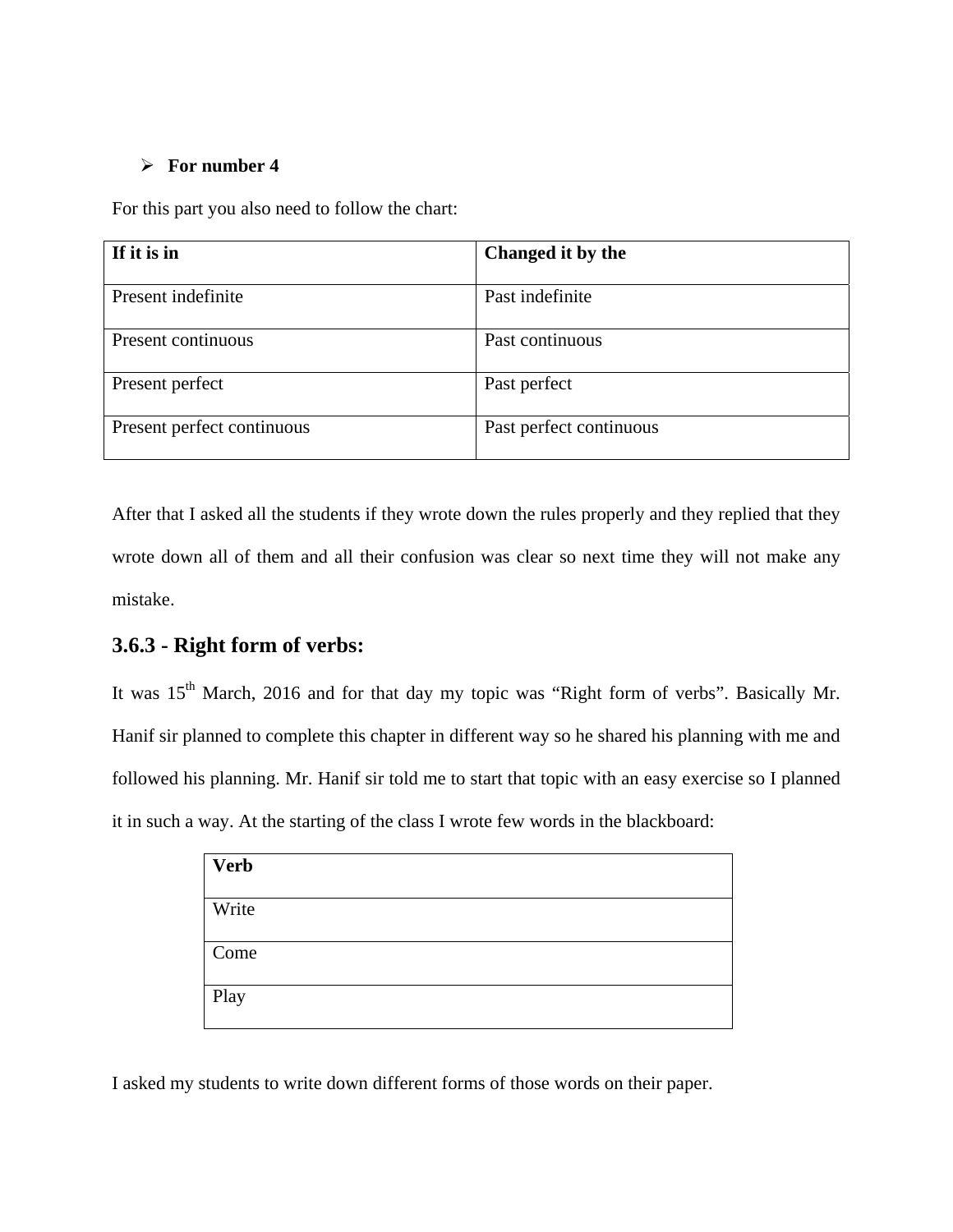| Past | Past       | Present    |
|------|------------|------------|
|      | participle | participle |
|      |            |            |
|      |            |            |
|      |            |            |

As I know this is an easy task and most of them can do correctly, I didn't waste time by checking their script. I called a student to come front and asked him to write down the forms. Then I told them how the same words are used in different forms in different sentences which are the key part for using the right form of verbs.

To increase the interaction among the students I told them to get the information of their friends' favorite things and all the students started their task. After a while I asked one of them:

• What is your friend's favorite thing?

He replied that – playing racket.

Then I wrote two sentences-

- 1. I \_\_ racket every day.
- 2. I \_\_ racket yesterday.

Then I told him to fill up the gaps using the verb play in the blanks. Then I clarified all the answers by linking up them with "Right form of verbs". I showed them in which situation the forms are used differently. I gave them homework to make sentences with other words given in class.

# Chapter 4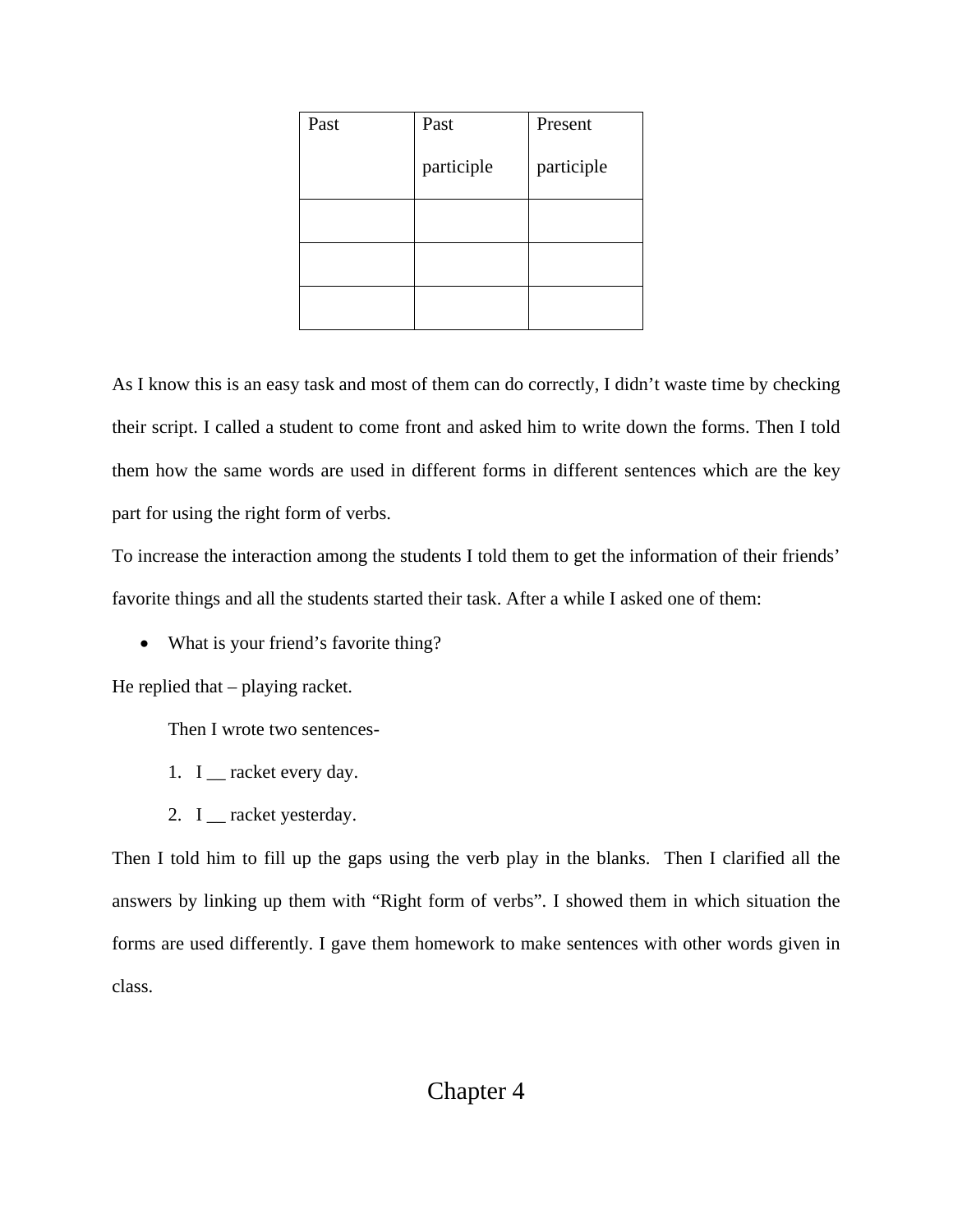### **Finding and Discussion**

**4.1 Findings:** I was appointed as an intern in National Ideal School. During my internship I observed that the teacher used to stand in front of the blackboard and gave his lectures spontaneously without measuring whether the students understood the topic or not. At the same time I also found that they taught the students by continuously speaking in their native language. Students were also used native language whenever they need to ask any question towards their teacher. I also noticed that they were very much dependent on the teacher because they were not given any kind of group activity or pair activity. Teacher described all the rules verbally in some cases use the board but without proper example along with the rules made confusion among the students. Sometime teacher gave the students some exercise from their course book and after doing that teacher checked their copies and gave feedback in their copies but if the teacher gave his feedback instantly then the students can clarify their confusion at a time. Most of the time teacher asked direct question from their text book and students gave the answer correctly because they got the answer from the solved paper. So without knowing the proper rules they gave correct answer which did not fulfill their learning. In the class I found some introvert students who did not like to participate in classroom discussion and also in classroom activities and the teacher did not do anything to encourage them to participate in the classroom activities. As a result those introvert students always remain quit and performed bad in their later exams. Behind this issue I wanted to add the seating arrangement system of the class. In the class the seating arrangement was fixed and students used to sit in fixed seat everyday with their friends and whenever they were sitting with their friends they engaged with other unnecessary activities during the class time. I think the main reason behind all these problems was the monotonous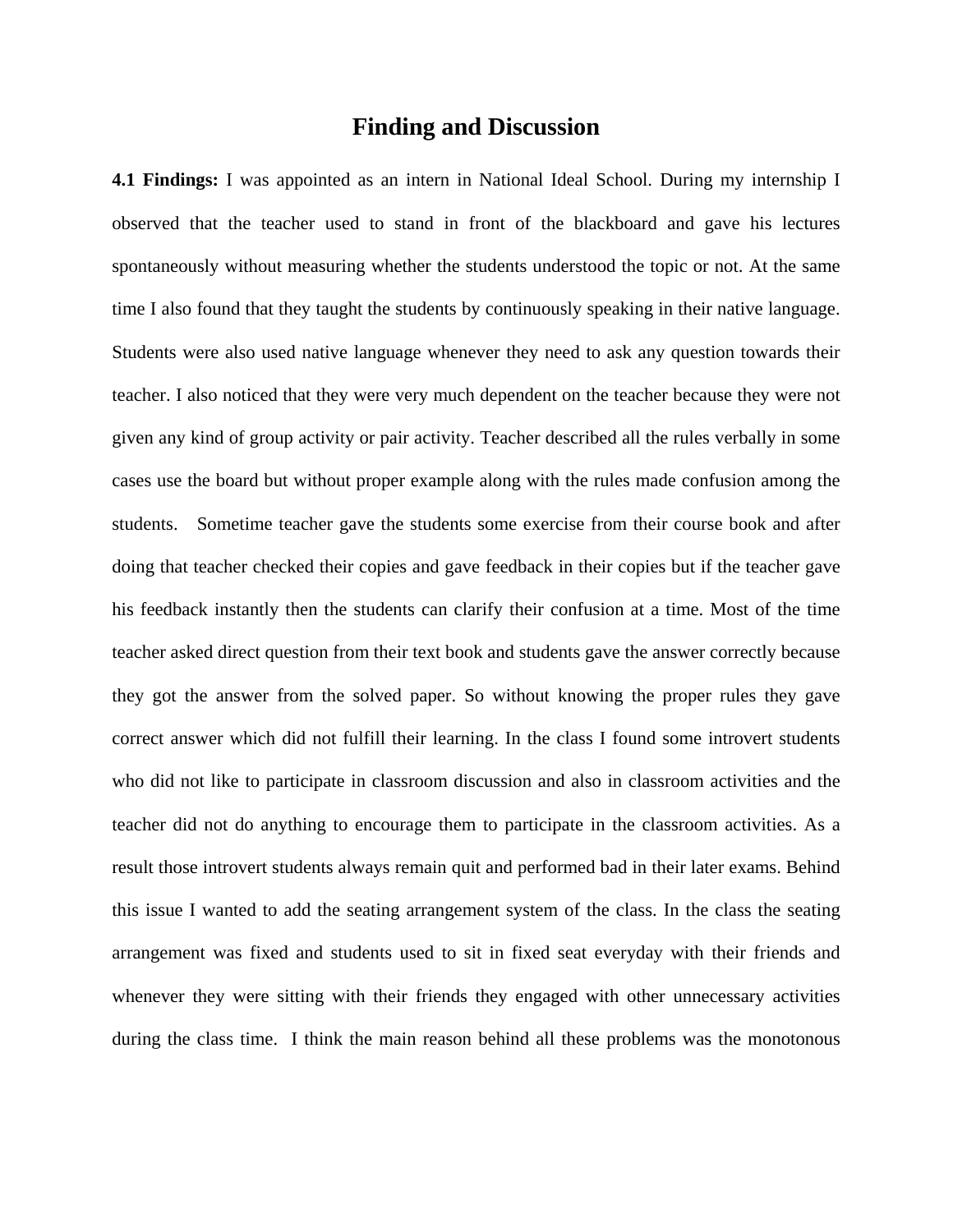classes because there were no classroom interaction between teacher and student or student and student to explore the problems they faced during the class time.

#### **4.2 - Discussion:**

I worked as an intern under Mr. Hanif sir. He was the permanent English teacher of that class. He told me about the syllabus system. They have their own syllabus and routine which they followed. Their school followed term system and each year they had three terms and I worked there in the first term period.

#### **Time management and seating arrangements:**

While I started observing classes I had pointed out some problem regarding classroom management. The seating arrangement was very traditional in the classroom. In a bench three students could sit and in the front there was black board and in front of the board teacher usually stands and teach the students. As the class size was small but in that small classroom there were about 35 students in the class and the class time was only 40 minutes within this short period of time teacher needs to concern about their lesson plan and to manage within the time which was not an easy task for them. They faced some problems like controlling the class and dealing with every student individually which was not possible for them within this short period of class time. Walters (1995) mentioned in his book that "Your (T) position and the way you organize the position of the students in your class is of great importance" (p. 21). So to overcome this problem teacher should have a clear idea about the teaching techniques so that they can successfully handle any type of class. As Jim Scrivener (1994) mentioned that "Your most important job as teacher is perhaps to create the condition in which learning can take place" $(p.11)$ .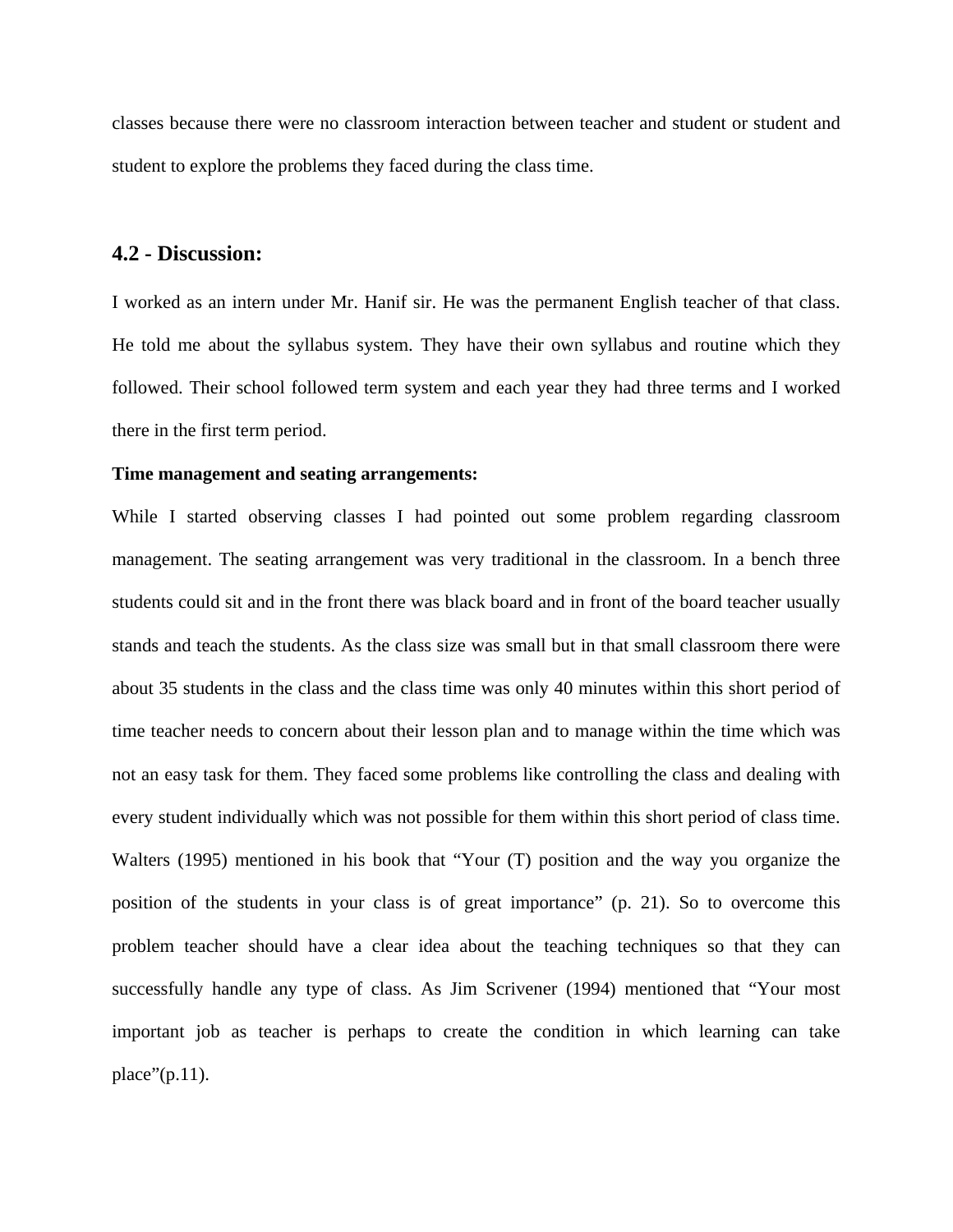#### **Encourage students' interactions:**

It is very important for the teacher to encourage students to speak in the classroom. If the students do not get encouraged by their teacher for the interaction then their ability of learning and speaking will never improve. So to improve this situation a teacher needs to improve the learning style of the students. As Reid (1995) mentioned that "The term 'leaning style' has been used to describe an individual's natural, habitual and preferred way of absorbing, processing, and retaining new information and skills" (p. 59). So improving the learning style for all level of students through academic activity is an appropriate way that makes a positive note in the learner's mind.

### **For communicative classroom make pair and group activities:**

To make a classroom communicative teacher needs to organize the activities in a very interesting way. If the activities are not interesting enough and the teacher does not provide opportunity for students to speak then there is no use of giving speaking activities. The main reasons of communication activities are to encourage purposeful and meaningful interaction between students. Communicative tasks are designed so that students have a reason or a purpose for speaking". Jim scrivener (1994) stated that "Make use of pairs and small groups to maximize opportunities for students to speak (p.60)".

#### **Grammar item taught in a deductive manner:**

Most of the time I noticed that teacher taught the students grammatical rules verbally from their course book but I think that a better way to teach grammar is to write sample sentences on the blackboard and discuss those sentences, which will eventually make the structure clear to the students. So whenever the students get the clear ideas about the structures then they can easily understand the rules.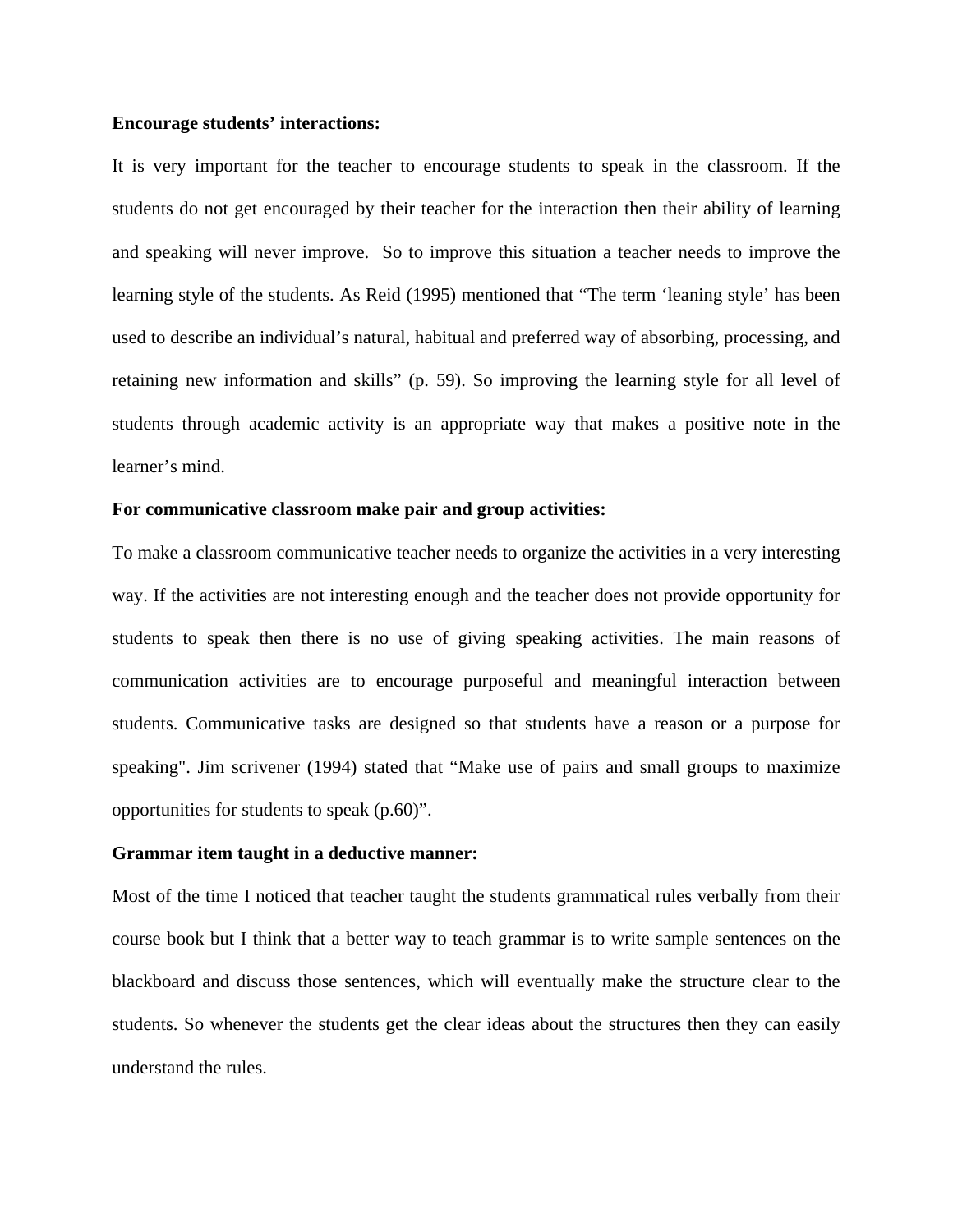# **Suggestions**

Based on my observation and my internship experience I tried to come out with some suggestions that can improve the condition of classroom interaction:

- $\triangleright$  Start a class by being cooperative with the students.
- $\triangleright$  Prepare the lesson in a structural ways.
- $\triangleright$  Always prepare supporting materials to cope up with critical situations.
- $\triangleright$  While taking class use the boards as much as possible.
- $\triangleright$  Choose topics and task that will motive students to actively participate.
- $\triangleright$  Give different pair or group work to make the class more communicative.
- $\triangleright$  Walk around the class and always try to make eye contact with the students.
- $\triangleright$  Praise the students for their try rather than punish them for their mistakes.
- $\triangleright$  For the students improvements play the role of a supporter and helper.
- $\triangleright$  Give them feedback properly with examples.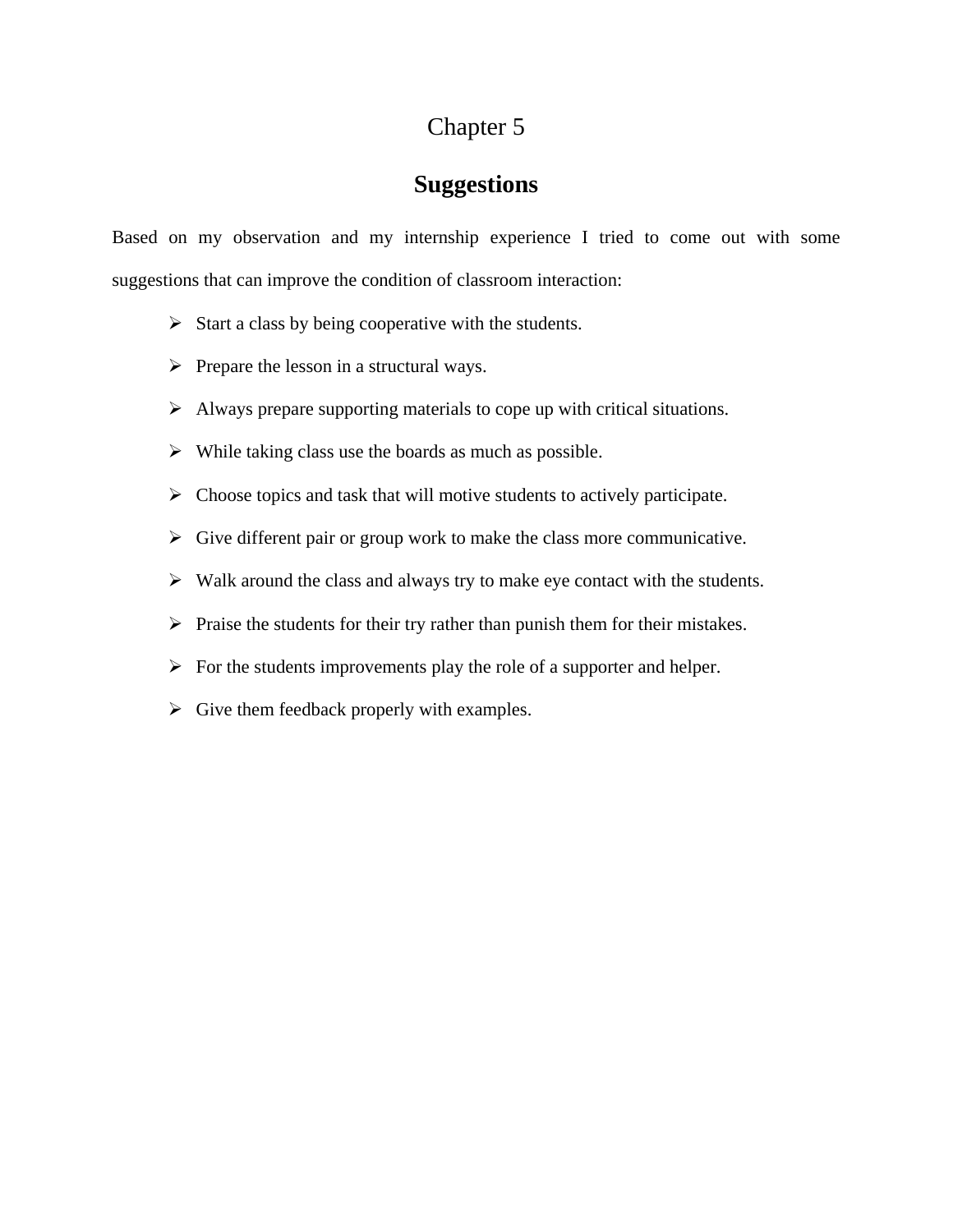### **Conclusion**

In the concluding part of my paper I want to say that for maintaining a proper classroom interaction the relationship between the teacher and students needs to be cooperative. Whenever the classroom is properly managed by the teacher, it will also be helpful for the students high achievement. It is very important to increase student talk time because if the students get the chance to interact in class it becomes easier for a teacher to solve students' problems in a easier way. On the other hand, helpful feedback and error correction also gave them more confidence to make an interaction successful and meaningful. During my internship I also tried to make the atmosphere of the class more friendly to make them feel free to share their problems with me. As a result, mostof the students were very motivated and actively participating in the class activities and that helped me a lot to fulfill my internship's goal. So, to make the class more influential and using different strategies which are supported by various teachers can improve the energy of their classroom environment and also can improve teacher student interaction that will play an influential role for appropriate learning of students.

In conclusion, I would like to say that I really enjoyed working at National Ideal School and it was really a nice opportunity for me to work in such a supportive environment. The students and also the teachers were really cooperative .I had a very good relation with all the students; they were very loving and very obedient students. I hope this experience will contribute in my future career.

.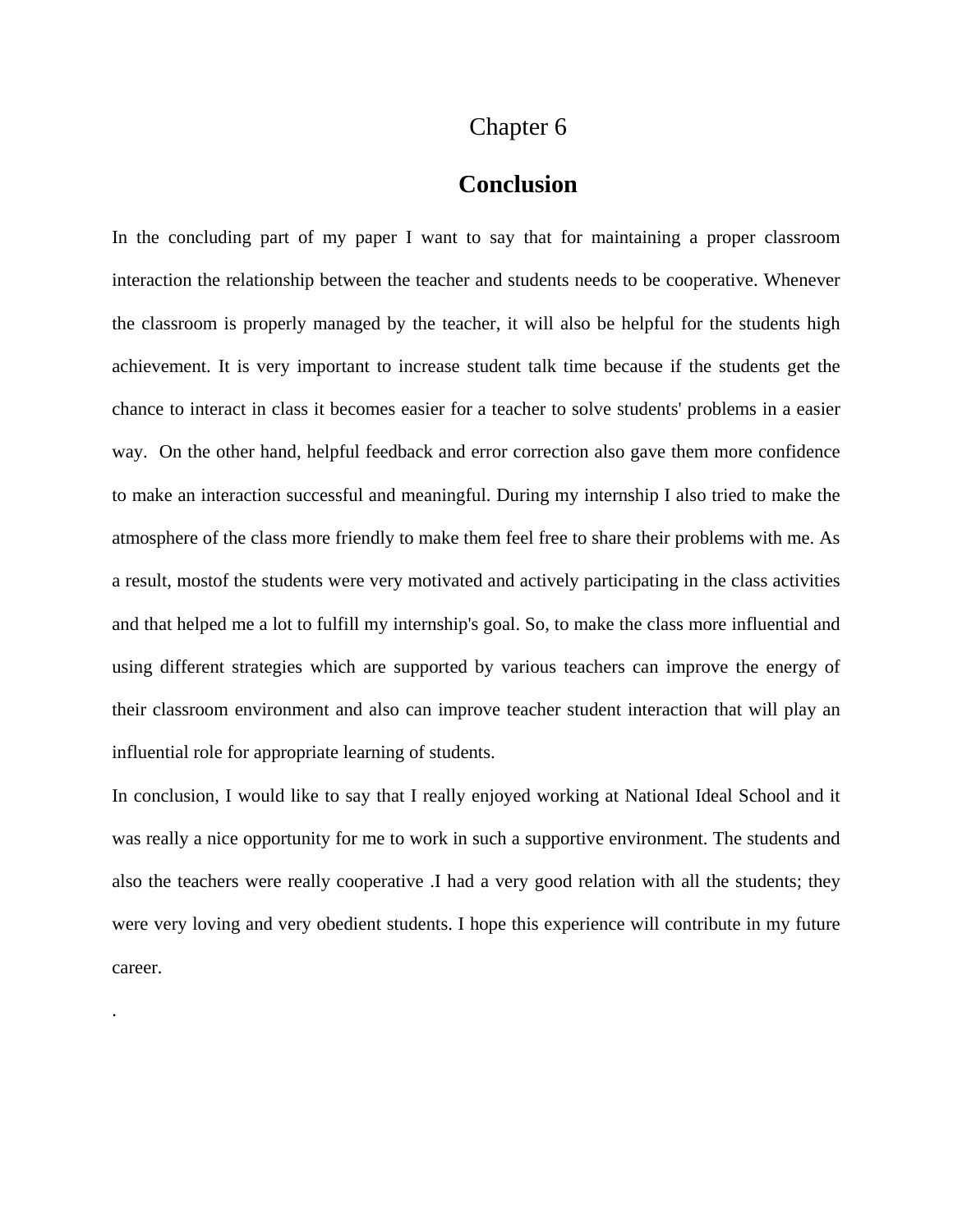### **References**

- Broughton, G., Brumfit, C., Pincas, A., & Wilde, R. D. (1994). *Teaching English as a foreign language*. New York:Routledge.
- Brown, T. (1987). Teacher-Student Interactions.*For the Learning of Mathematics,7*(1), 48-52. Retrieved from <http://www.jstor.org/stable/40247885>
- Delamont, S. (1983). *Interaction in the Classroom*.29 West fitb Street, New York,Routledge.
- Gower, R., & Walters, S. (1995). *Teaching practice handbook: A reference book for EFL teachers in training*.
- Harmer, J. (2007).*The practice of English language teaching*. Essex: Pearson Longman.
- Hamre, B. K., &Pianta, R. C. (2006).Student-Teacher Relationships. New York, NY: Basic Books.
- Howatt, A. P. R., &Widdowson, H. G. (1984). *A history of ELT*. Oxford: Oxford University Press.
- Jones, V. F., & Jones, L. S. (1981). *Responsible classroom discipline: Creating positive learning environments and solving problems*.Boston: Allyn& Bacon.
- Kumpulainen, K., & Wray, D. (2002).*Classroom interaction and social learning: From theory to practice*.London: Psychology Press.
- Kuzu, A. (2007). Views of preservice teachers on blog use for instruction and social interaction. *Turkish Online Journal of Distance Education*, *8*(3). Retrived from: Jstore.
- Larsen-Freeman, D., & Anderson, M. (1993). *Techniques and Principles in Language Teaching 3rd edition*.Oxford university press.